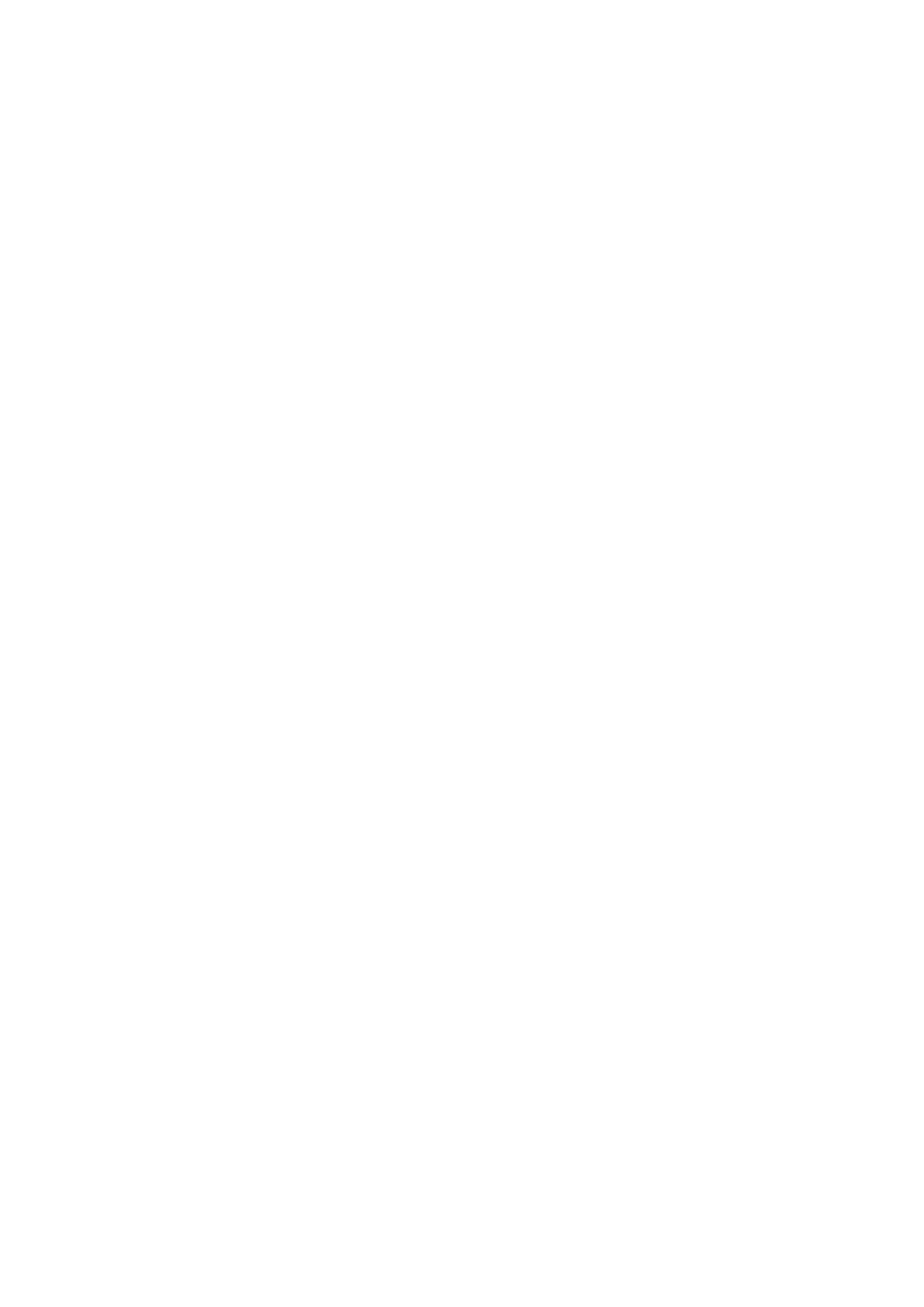#### **Abstract**

In this work we give a brief overview of some fundamental concepts of Signal Detection Theory, an established framework in psychophysics. After that, we introduce the phenomenon of stochastic resonance, a non-linear effect whereby signal detectability is enhanced by addition of small amounts of uncorrelated noise. While introducing them, we concentrate mostly on concepts relevant for our research. Whether stochastic resonance is a legitimate phenomenon within the human brain or merely a secondary phenomenon is still largely a matter of dispute. Subsequently, we outline our motivations for studying stochastic resonance effect in the human brain and propose which controls should be applied for obtaining conclusive evidence to settle the aforementioned controversy. Finally, we present preliminary results of our pilot experiments and conclude by proposing potential future directions of research.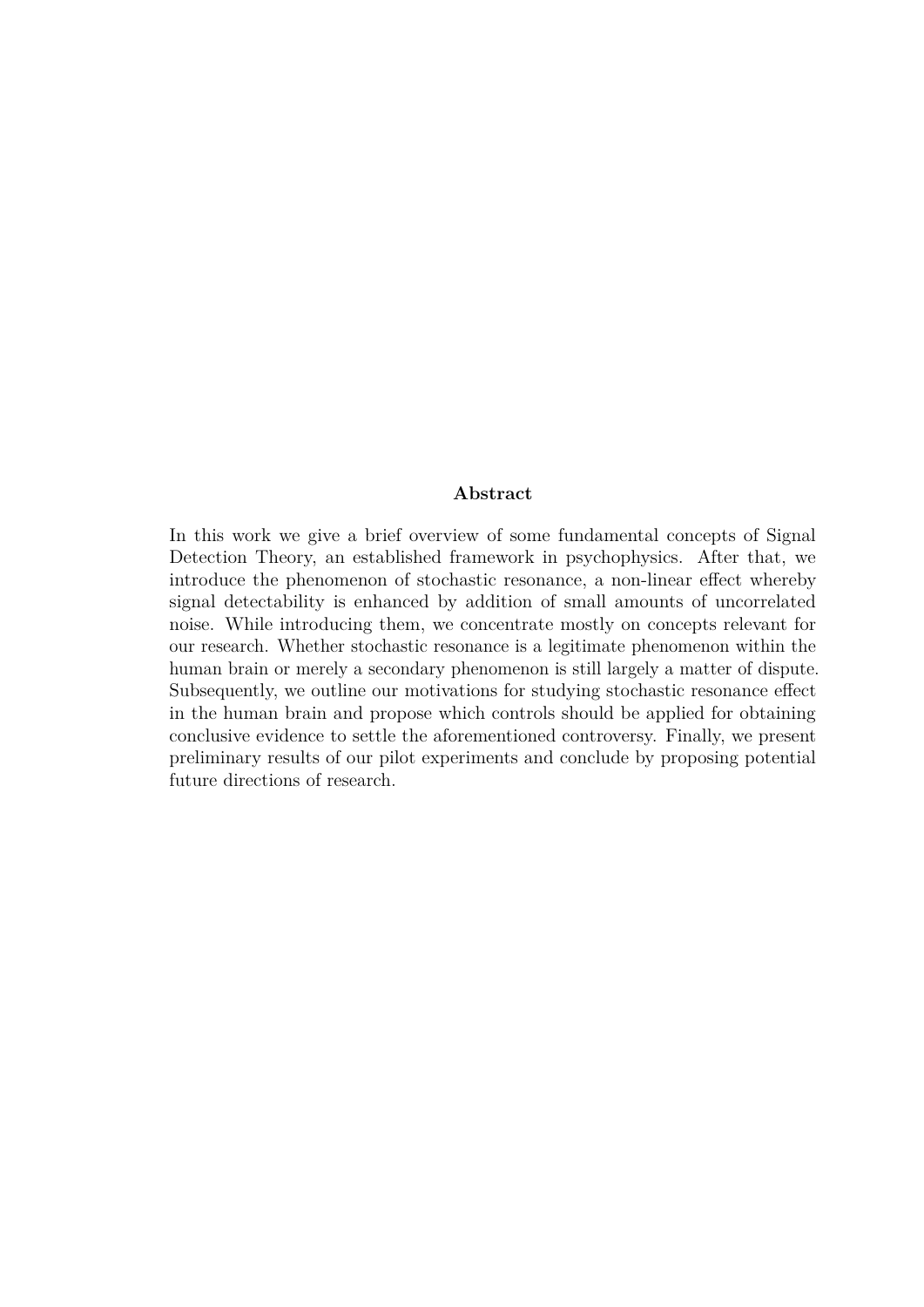## **Summary**

**TITLE:** Stochastic Resonance in Human Sensory Processing **CANDIDATE:** Carlo Paris **SUPERVISORS:** prof. Peter Neri, prof. Alessandro Pelizzola

This master's thesis is motivated by two objectives: a critical discussion of current evidence supporting stochastic resonance as a genuine phenomenon in human sensory processing; the active contribution of novel experimental evidence specifically designed to address issues left unresolved by existing data. Stochastic resonance (SR) is a nonlinear phenomenon whereby a sub-threshold signal is rendered supra-threshold by the addition of small amounts of uncorrelated noise. This phenomenon is generally attributed to the contribution of noise components that fall within the energy band occupied by the signal: these components may resonate with the signal and push detector activation above threshold.

SR can be studied quantitatively in humans using psychophysical techniques. The primary goal of psychophysics is to quantify and model subjective experience in relation to external stimuli. The theoretical foundations of sensory psychophysics are formulated within an influential framework known as Signal Detection Theory (SDT), a statistical theory that models how agents respond to input stimuli when solving well-defined tasks. Minimal requirements for a psychophysical experiment are (1) a task for the human subject to perform with a well-defined goal (e.g. detect target X),  $(2)$  at least 2 possible states of the world (e.g. target X is present versus target X is absent), (3) one or multiple presentation intervals during which the subject is presented with sensory information regarding the state of the world and, finally, (4) the subject's behavioural output communicating their decision about the state of the world. One cycle containing these 4 ingredients is called a 'trial.'

A typical psychophysical experiment involves two visual stimuli: a known signal superimposed onto a noise background (corresponding to state-of-the-world *sn*); the noise background alone(state  $n$ ). In the Yes-No protocol (YN), the human subject only sees one stimulus or the other and is asked to report the inferred state of the world (*sn* versus *n*). This task can be formulated to the subject with the question: was the signal present or absent? In the 2AFC protocol, the subject is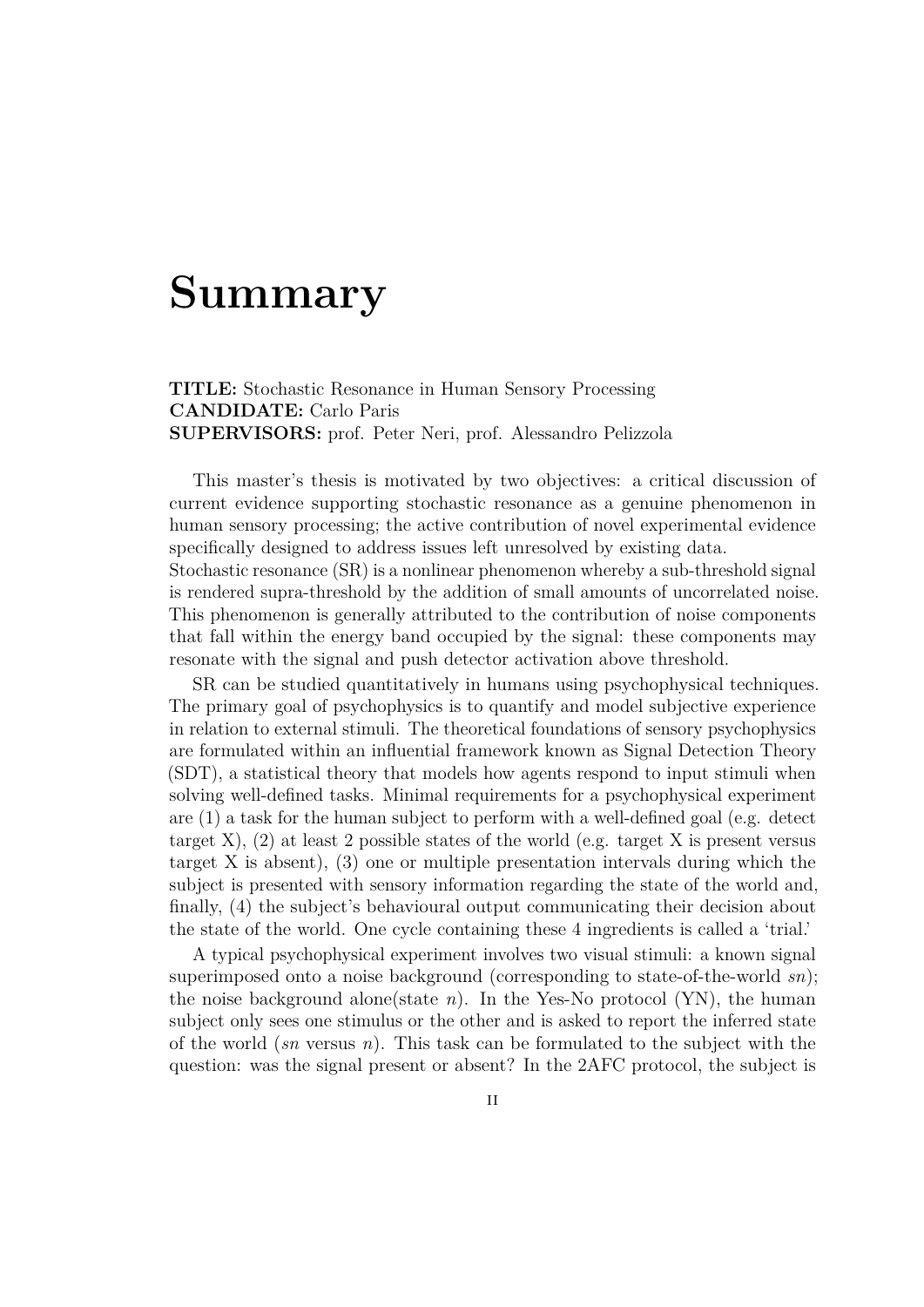always presented with both stimuli: one in the *sn* state, and one in the *n* state; they are then asked to decide which stimulus was in state *sn* and which stimulus was in state *n*. This task can be formulated to the subject with the question: which stimulus contained the signal? The goal is to identify the correct state of the world on as many trials as possible.

From the viewpoint of SDT, the perceptual system constructs an internal representation of the probability distributions associated with the possible states of the world. These, combined with a decision criterion, support a behavioural decision. We can formalize this viewpoint using the language of Bayesian statistics. In general, we call prior the probability that the  $j<sup>th</sup>$  state of the world is the actual state, and denote it  $p(h_i)$ . Secondly, the posterior is the probability that the state of the world *j* is the real one, given that some evidence e has been observed, mathematically expressed as  $p(h_j|e)$ . Here, *e* is the information provided to the subject regarding the true state of the world. Thirdly, the likelihood is written as  $p(e|h_i)$ , and is the probability that evidence e supports state of the world  $h_i$ . We can use likelihood to compute the likelihood ratio:

$$
l_{ij}(e) = \frac{p(e|h_i)}{p(e|h_j)}.
$$

For a YN task, a decision scheme in our case consists of a statement of the form:

*For some value of criterion*  $\beta$  *and some evidence e*, *if*  $l_{12}(e) > \beta$ , *opt for hypothesis*  $h_1$ *, otherwise opt for*  $h_2$ .

On the other hand, for a 2AFC task, the decision scheme could be stated as:

.

*Given evidence*  $e_1$  *from interval* 1 and  $e_2$  *from interval* 2, *if*  $l_{S,N}(e_1) > l_{S,N}(e_2)$ , *opt for interval 1, otherwise opt for interval 2*

Performance in the YN task depends not only on the perceptual representations of the probability distributions associated with the possible states of the world, but also on the decision criterion *β*. This quantity is associated with the specific requirement of the YN decision strategy, and is not related to the perceptual representation of the stimuli as such. Performance in the 2AFC task, on the other hand, does not depend on this criterion. We focus on two measures of performance: the percentage of correct responses (PC) and detectability. Detectability is an index of separation between the two internal representations of the states of the world. The hallmark of SR is a non-monotonic behaviour of these quantities as a function of noise intensity, with a local maximum for some optimal amount of noise.

Even though stochastic resonance is reported widely in the literature, for systems ranging from single cells to psychophysical experiments in humans, there is still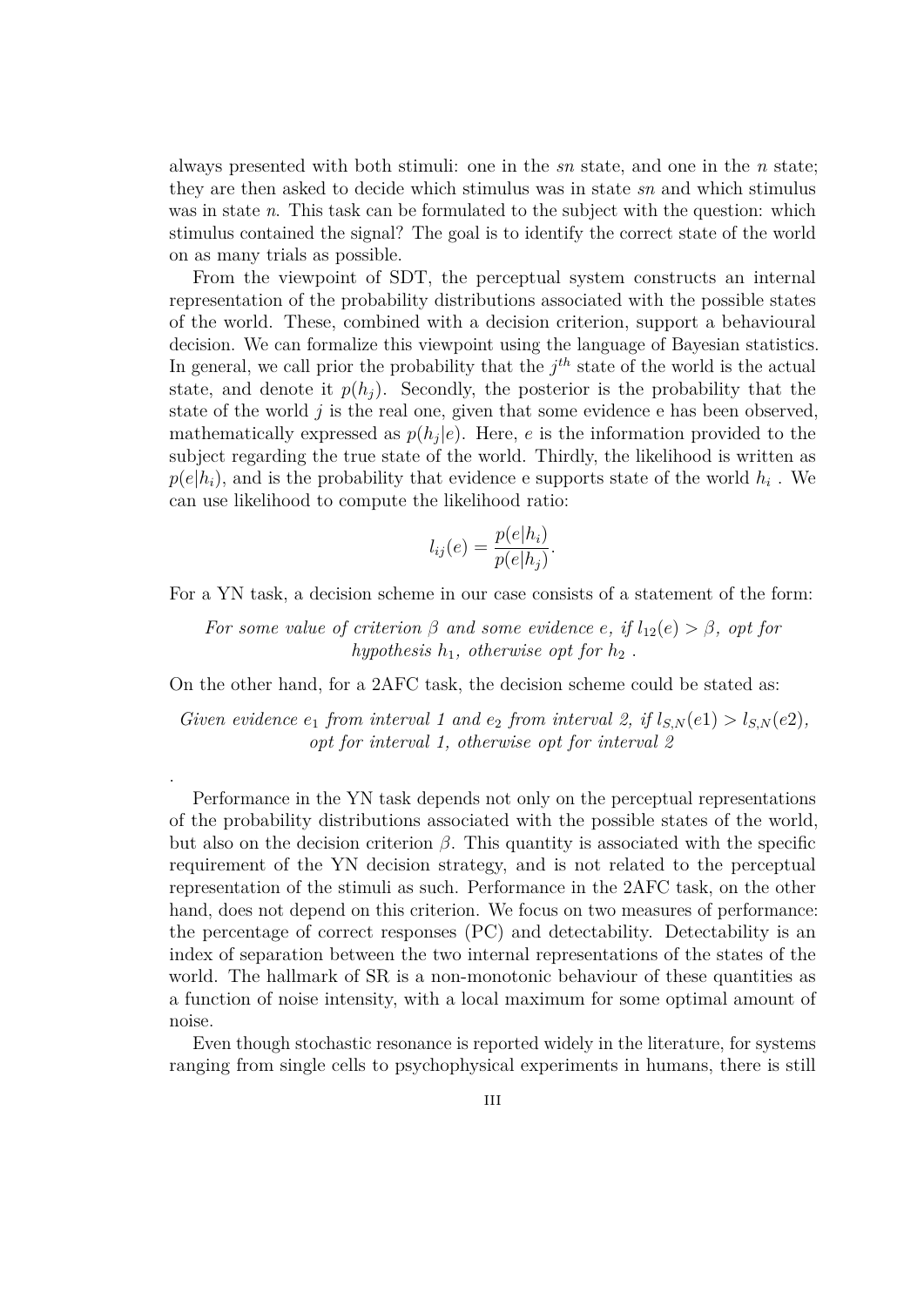uncertainty as to whether the observed effects in humans are genuine or epiphenomenal. The presence of SR in human perception is particularly puzzling because, as stated above, it is currently believed that sensory behaviour conforms to the principles of SDT: from a statistical standpoint, the addition of noise should always result in reduced stimulus discriminability. Furthermore, the extrapolation from single neurons to behaviour is not transparent. A simple simulation reported in this thesis illustrates how SR effects may vanish when averaging across a population of identical neuronal elements, even though the effects are present at the level of each individual element. This example is meant to illustrate how SR effects at the single-cell level may not translate to the level of the neuronal populations that underlie behaviour.

Another potential confounding factor may be sub-optimal placement of the decision criterion  $\beta$ . Under this scenario, spurious SR effects may be measurable in the form of percent-correct values from YN tasks, but not from 2AFC tasks. A result of this kind would indicate that SR does not emerge at the level of sensory perception, but instead reflects sub-optimality of the decision-making process involved in YN tasks.

An additional factor that may complicate the interpretation of SR-like measurements in human behaviour is represented by spatial and/or temporal uncertainty with respect to the location and instant of stimulus presentation. This uncertainty would prompt human observers to monitor detectors over the entire spatial and/or temporal interval over which they expect the stimulus to appear, and such interval may be substantially wider/longer than the actual interval occupied by the signal. This strategy is highly inefficient because detectors that fall outside the spatio-temporal interval occupied by the signal do not provide useful information for performing the task; rather, they degrade performance by contributing their internal noise. This kind of sub-optimality may, under certain conditions, produce effects that masquerade as SR.

We propose an experimental setup designed to minimize the effects of spatial and temporal uncertainty. Furthermore, we combine YN and 2AFC tasks within a unified design that allows direct comparison of the resulting measurements. We collected data using three protocols: one where only YN trials are presented, one where only 2AFC trials are presented, and one where YN and 2AFC trials are mixed and presented randomly on each trial. This approach allows us to test the possibility that SR may reflect sub-optimal placement of the decision criterion: under this scenario, we expect to measure SR effects for PC only on YN trials and not on 2AFC trials. If, on the other hand, SR effects persist for both conditions, we may entertain the notion that SR occurs before the decision-making process and reflects properties of the perceptual representation.

Our pilot results obtained using the YN procedure are suggestive of SR in the human visual system, however some aspects of our dataset indicate the presence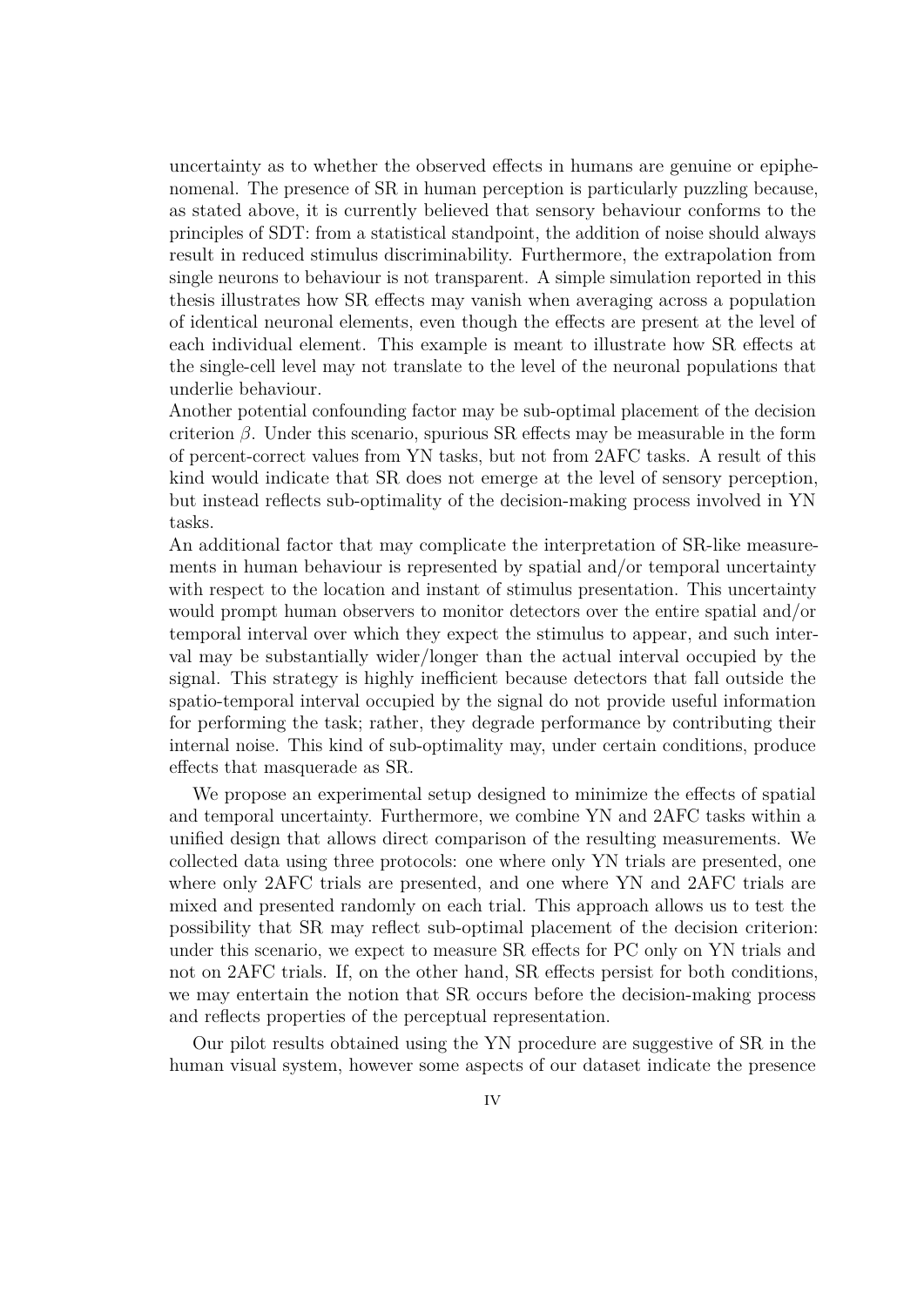of additional factors. For example, we observe non-monotonic behaviour for high noise levels, which is difficult to reconcile with an explanation based on SR. Furthermore, pilot data from mixed-procedure-type trials expose inconsistencies with data from single-procedure trials, raising concerns about the general validity of measurements from the YN procedure: if SR is indeed a characteristic of human sensory perception, it should emerge regardless of the particular modality of behavioural readout. Follow-up studies will need to clarify why SR emerges in pure YN trials but vanishes when trial types are mixed. We will address this issue if the above-noted differences survive additional data collection in a larger subject cohort.

Our immediate concern at this stage is to verify whether our pilot results are robust or due to statistical fluctuation and error measurement. To address this issue, we have collected a larger data sample under controlled stimulus conditions in 10 participants and are developing appropriate analytical tools for determining statistical bounds on our empirical quantities, significance of observed differences, applicability of certain modelling frameworks, and possibly other applications that may become necessary as we inspect our dataset more closely.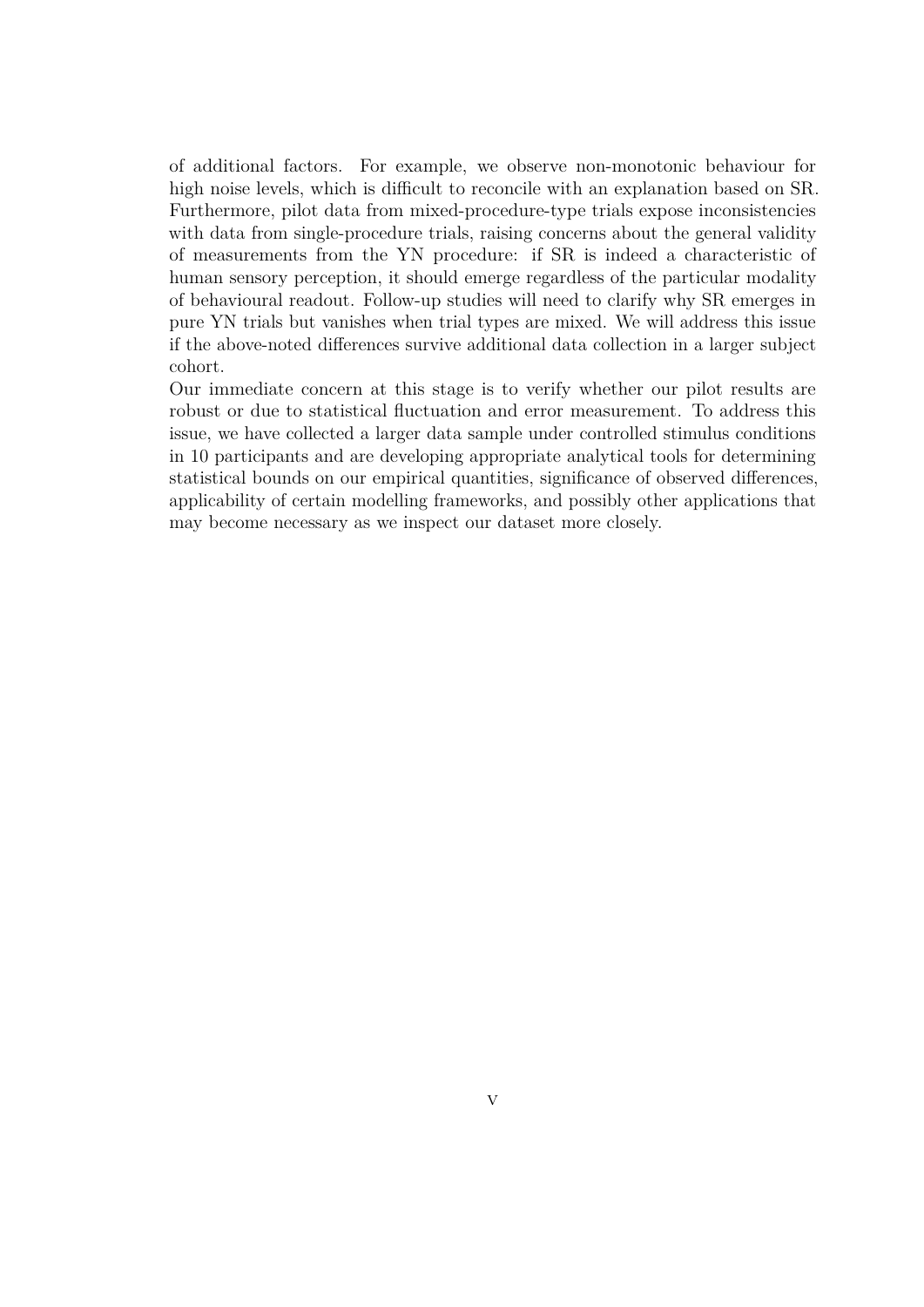## **Acknowledgements**

I wish to thank my supervisor Peter Neri for the help and support in the conceptualization and writing of this thesis. His supervision and input were invaluable, and his infinite patience and understanding made me want to do more.

Furthermore, I wish to thank professors Alessandro Pelizzola and Alfredo Braunstein for the innumerable occasions in which I asked for their advice or sought of them to help me suffer the slings and arrows of outrageous bureaucracy.

Finally, I wish to thank my friends and family. Without them this work would never have seen the light of day. Their support in crucial moments helped me overcome obstacles, be them emotional, situational or academic.

Special thanks to Angelo, Mattia and Denis - the people that stood by me in thought and spirit throughout this journey.

Thank you.

"Who was it who said: 'A man never rises higher than when he does not know whither his path can still lead him.'?" - Friedrich Nietzsche, *Schopenhauer as Educator*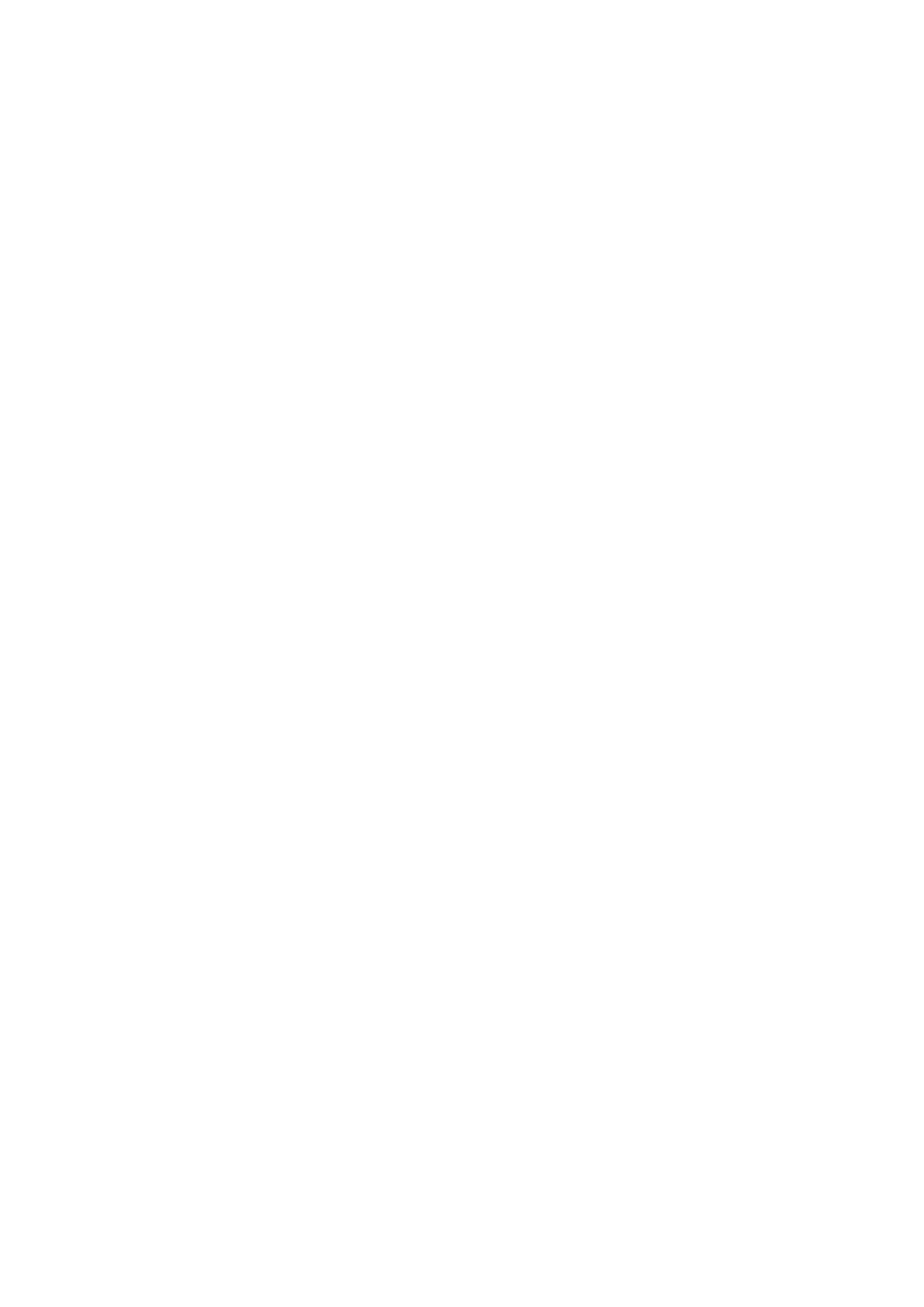## **Table of Contents**

| List of Figures             |                       |                                                                                                                                                                                                                                                                                                                                            |                            |  |
|-----------------------------|-----------------------|--------------------------------------------------------------------------------------------------------------------------------------------------------------------------------------------------------------------------------------------------------------------------------------------------------------------------------------------|----------------------------|--|
| 1                           | 1.1<br>1.2            | Introduction<br>Signal Detection Theory $\dots \dots \dots \dots \dots \dots \dots \dots \dots \dots$<br>General concepts $\dots \dots \dots \dots \dots \dots \dots \dots \dots \dots$<br>1.1.1<br>$Yes/No Procedure \dots \dots \dots \dots \dots \dots \dots \dots \dots \dots$<br>1.1.2<br>1.1.3 2 Alternative Forced Choice Procedure | 3<br>- 8<br>10<br>11       |  |
| $\mathcal{D}_{\mathcal{L}}$ |                       | Motivation                                                                                                                                                                                                                                                                                                                                 | 13                         |  |
| 3                           | Methods<br>3.1<br>3.2 | 3.1.1<br>3.1.2                                                                                                                                                                                                                                                                                                                             | 16<br>16<br>17<br>17<br>18 |  |
| $\overline{4}$              | 4.1<br>4.2            | <b>Results and Conclusions</b>                                                                                                                                                                                                                                                                                                             | 20<br><b>20</b><br>23      |  |
|                             | Bibliography          |                                                                                                                                                                                                                                                                                                                                            |                            |  |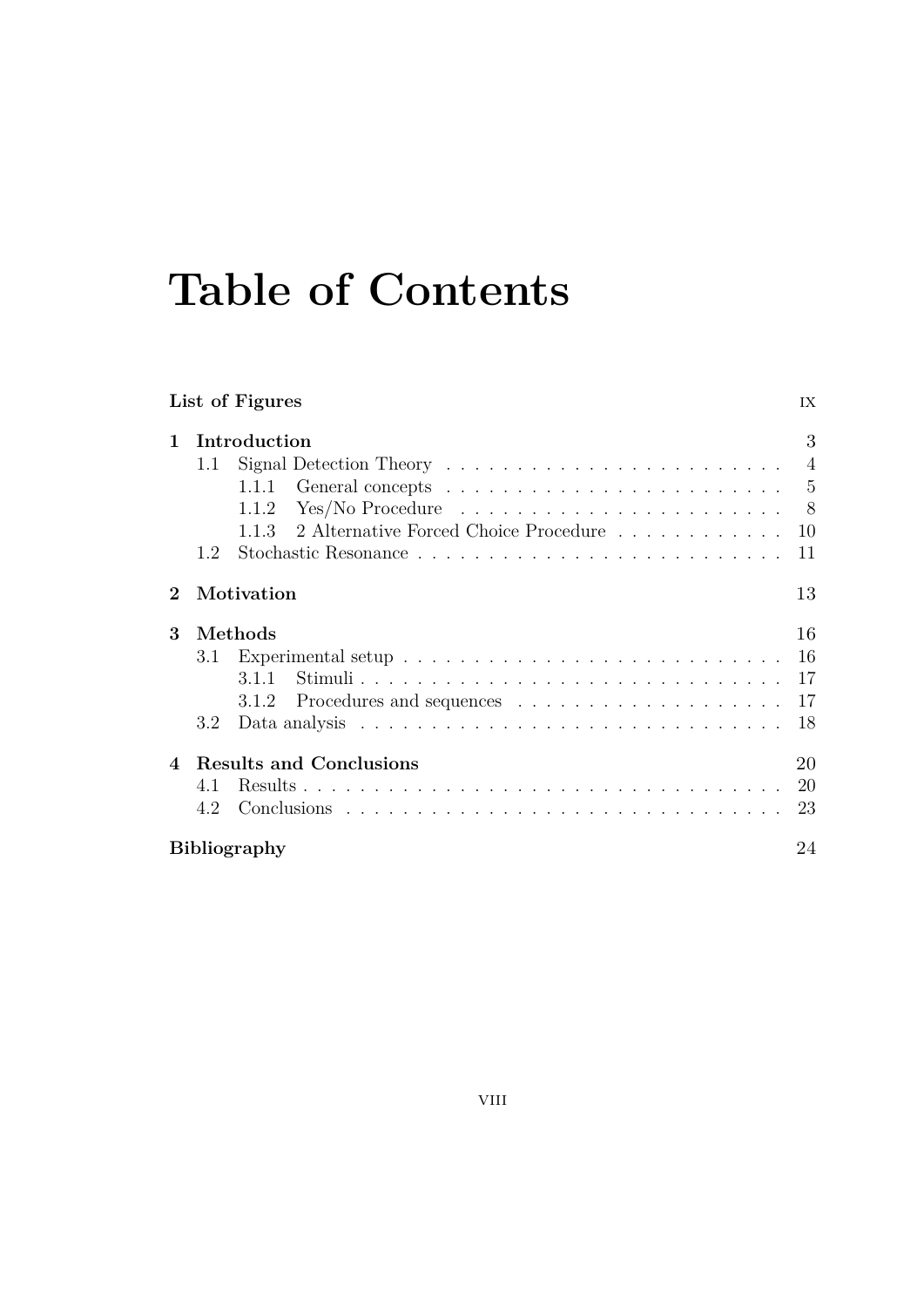# <span id="page-10-0"></span>**List of Figures**

| 1.1 | S and N probability distributions, the decision criterion, and the<br>detectability d' (adapted from [16]) $\ldots \ldots \ldots \ldots \ldots \ldots$                                                                                                                                                                                                                    | -6<br>12 |
|-----|---------------------------------------------------------------------------------------------------------------------------------------------------------------------------------------------------------------------------------------------------------------------------------------------------------------------------------------------------------------------------|----------|
| 1.2 | Paradigmatic example of Stochastic Resonance (adapted from [21])                                                                                                                                                                                                                                                                                                          |          |
| 2.1 | Plotted performances of simulated neuronal elements: $Fig.2.1(a)$ :<br>Signal detection in single neuron; Fig. 2.1(b): Signal detection in<br>neuron population $(2AFC)$ ; Fig.2.1(c): Signal detection in neuron<br>population (YN). Surface brightness reflects detection performance<br>(brighter for better performance). $\ldots \ldots \ldots \ldots \ldots \ldots$ | -14      |
|     |                                                                                                                                                                                                                                                                                                                                                                           |          |
| 3.1 | Example of a pure stimulus (a) and a stimulus with a pulse added<br>to the noise (b). Both the pulse intensity and the noise variance<br>have been adjusted in order to make the stimuli more readily visible. 18                                                                                                                                                         |          |
| 3.2 | Example of the presentation stage for the 2 procedures employed<br>in the experiment. As in Fig. 3.1, the pulse and the noise intensity                                                                                                                                                                                                                                   |          |
|     | have been adjusted in order to make the stimuli more readily visible. 19                                                                                                                                                                                                                                                                                                  |          |
| 4.1 |                                                                                                                                                                                                                                                                                                                                                                           | 21       |
| 4.2 | Plots obtained from mixed $YN\2AFC$ type framework                                                                                                                                                                                                                                                                                                                        | 22       |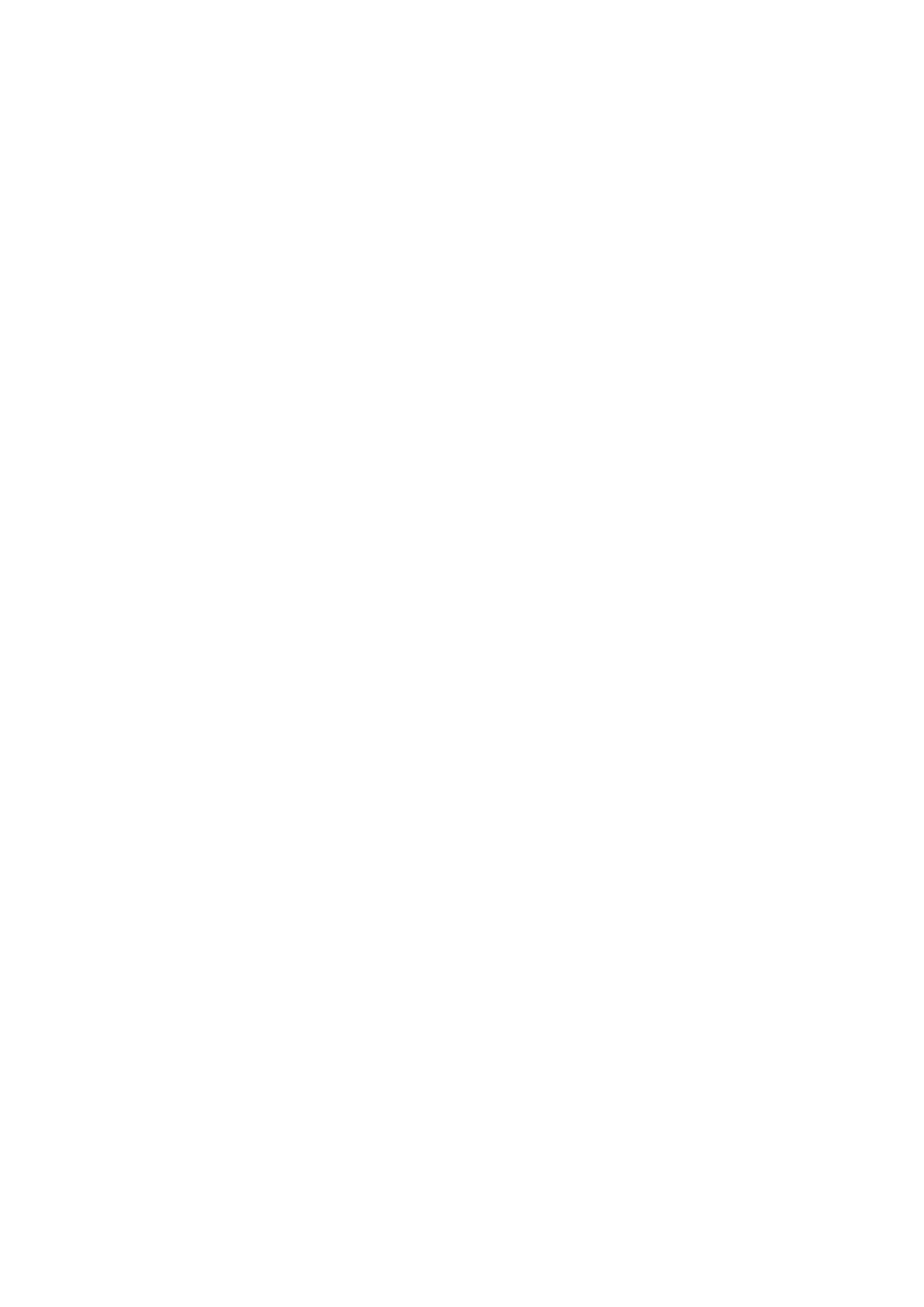# <span id="page-12-1"></span><span id="page-12-0"></span>**Chapter 1 Introduction**

Stochastic resonance (SR) is a non-linear phenomenon whereby a subthreshold signal is rendered suprathreshold by the addition of small amounts of uncorrelated noise [\[1\]](#page-33-0). Noise components within the energy band occupied by the subthreshold signal push its intensity above threshold; consequently, although in general one may expect signal detectability to decrease monotonically with decreasing signalto-noise ratio, in this case detectability presents a local maximum for a particular non-zero value of noise. For larger values of noise, the signal is drowned out and the detectability decreases monotonically.

SR is a well known physical phenomenon in systems with non-linear signal detectors, e.g. detectors discriminating via a step function [\[2\]](#page-33-1)[\[3\]](#page-33-2). Recent studies have shown that individual cells (or small populations) may exhibit SR effects [\[4\]](#page-33-3) [\[5\]](#page-33-4) . These studies have been followed by attempts to demonstrate SR in more complex systems, such as the human visual  $[6]$  and tactile sensory system  $[7]$ , however the evidence remains inconclusive: while some authors argue that SR genuinely occurs at the level of human perceptual discrimination, others maintain that it is an epiphenomenon [\[8\]](#page-34-1) emerging for reasons such as decision uncertainty [\[9\]](#page-34-2), suboptimal decision threshold placement [\[10\]](#page-34-3), non-controlled experimental parameters [\[11\]](#page-34-4), and possibly others.

Signal Detection Theory (SDT) is an established framework in psychophysics [\[12\]](#page-34-5). One of its central goals is to understand the process through which an agent decides whether a particular sensory experience is caused by a stimulus consisting of a signal superimposed on a noisy background, or by noise alone. Thanks to its statistical foundation, SDT represents a powerful theoretical framework for the study of this phenomenon, providing theoretical underpinnings to the experimental procedures widely employed in psychophysical experiments. By and large, it is the theory that has been leveraged in psychophysical work on SR [\[2\]](#page-33-1).

This report starts with a brief introduction to SDT and an overview of the state-of-the-art regarding SR in complex biological systems, followed by a detailed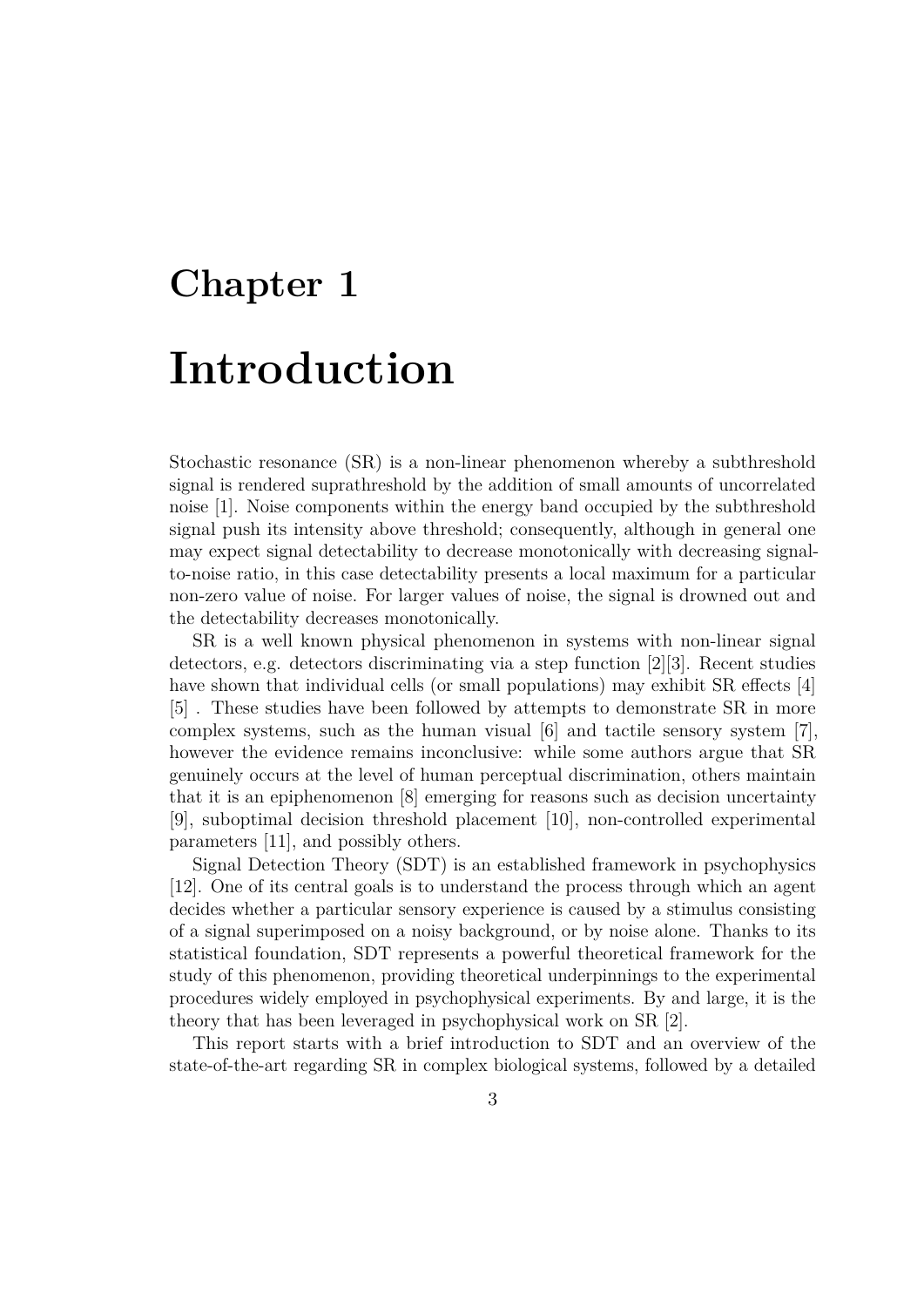<span id="page-13-1"></span>description of the specific project under way. We focus on those aspects of SDT and SR that are directly relevant to psychophysics. The detailed description of the experimental framework, laboratory setup and data analysis methods refer to what has already been implemented and tested; whenever reference is made to items that are under development and not yet completed, this will be made explicit to readers. The final part of this report puts forward tentative hypotheses for future directions of research; these may be or may not be undertaken, depending upon different experimental outcomes expected in the process of verifying the validity/applicability of our pilot results.

### <span id="page-13-0"></span>**1.1 Signal Detection Theory**

The following section is mostly based on "Signal Detection Theory and Psychophysics" by D.M. Green and J.A. Swets [\[12\]](#page-34-5), a work of fundamental importance in the field, complemented by the review article "Signal Detection Theory, Detectability and Stochastic Resonance" by J. Tougaard [\[13\]](#page-34-6). We only introduce the minimal theoretical concepts that are necessary to understand the experimental setup, stimulus design and our choices of data analysis, without attempting a full account of SDT or SR (such an account would far exceed the remit of this report).

SDT is foundational to contemporary sensory psychophysics. In a classical sense, psychophysics studies and models the "relationship between stimulus and sensation" [\[14\]](#page-34-7): it seeks to explain the connection between objective physical stimulation and the subjective perception/sensation of a biological organism in response to said stimulation. In the modern sense of contemporary formulations, the above connection is statistical, hence the need for a theoretical framework rooted in statistical decision theory.

Practically speaking (i.e. during experimentation in the laboratory), the minimal requirements for a psychophysical measurement are the following [\[12\]](#page-34-5):

- 1. A **task** for the subject to perform. The specification of the task determines the framework through which the subject will perceive stimuli and reach decisions. Furthermore, the setting of the task allows for the classification and evaluation of the procedure used to reach a decision
- 2. At least 2 possible **states of the world** represented by physical stimuli, most often construed as pure noise (*n*) or a signal superimposed on a noisy background (*s*)
- 3. One or more temporal/spatial **presentation interval(s)** during which the subject is provided with sensory information regarding the state of the world
- 4. The subject's **response**, generated by some sort of behavioural output (e.g. button press), reflecting a decision about which state of the world most probably generated the stimulus associated with that response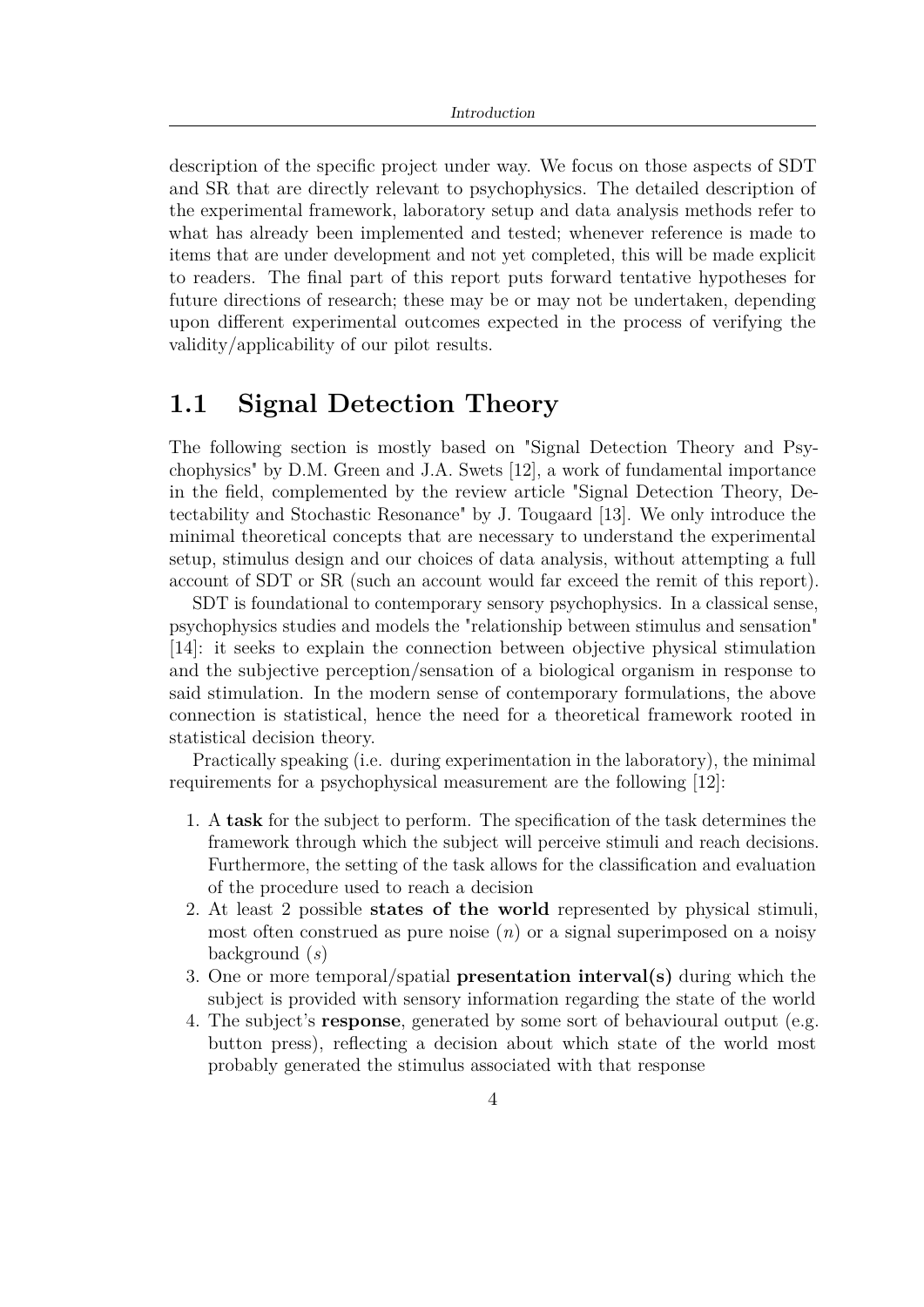<span id="page-14-1"></span>In psychophysical experiments a subject is presented with an input which they then categorize as being caused by one of the possible states of the world, and their response is registered. The possible responses are often, but not necessarily, in a 1-to-1 correspondence with the states of the world. Put in other words, the subject's goal during an atom of the psychophysical experiment is to detect a potentially presented signal.

As already mentioned, the ideas of Signal Detection Theory are formalized through Statistical Decision Theory, which studies how an agent reaches optimal decisions when presented with an input characterized by uncertainty [\[15\]](#page-34-8). In the following we recall some cardinal concepts and results that will prove useful later.

#### <span id="page-14-0"></span>**1.1.1 General concepts**

Any well-specified behavioural decision is associated with an equally well-specified goal. Not only does having a goal give a particular decision scheme its meaning, but it also makes it possible to choose some decision scheme to begin with. For protocols that fall directly under the SDT framework, the goal amounts to giving as many correct answers as possible in a given task. Because the input stimulus is characterized by some degree of uncertainty (typically in the form of stimulus noise), it is often the case that no decision strategy can achieve perfect performance (correct response on every stimulus instance); however, we can say that, given a specified objective, a particular decision rule works better than others - *on average* (i.e. in a statistical sense).

We define each instance of a stimulus-response event as 'trial'. On every trial, either an *s* or *n* stimulus is presented, and the subjects' goal is to determine whether the observed stimulus originated from the *s* or the *n* configuration by responding to the question "*Was a signal presented in the last trial?*". They would be correct [incorrect] to answer '*yes*' ['*no*'] if *s* was presented, and '*no*' ['*yes*'] otherwise.

There are 3 fundamental elements to any decision, of which we consider the discrete versions:

- $h_j \in \{h_j\}_{j=1}^N$ , the actual state of the world, usually characterized by presence or absence of a signal
- $e_k \in \{e_k\}_{k=1}^M$ , the information provided to the subject regarding the state of the world; this can also be thought of as evidence supporting different states to different degrees and it can be an either qualitative or quantitative item, as well as a combination of multiple elements of both types
- $H_i \in \{H_i\}_{i=1}^N$ , the subject's decision regarding what the state of the world is, given the evidence at hand

Subjects are always instructed on the possible stimuli they may witness, and the corresponding states of the world that generate them. In our case, we restrict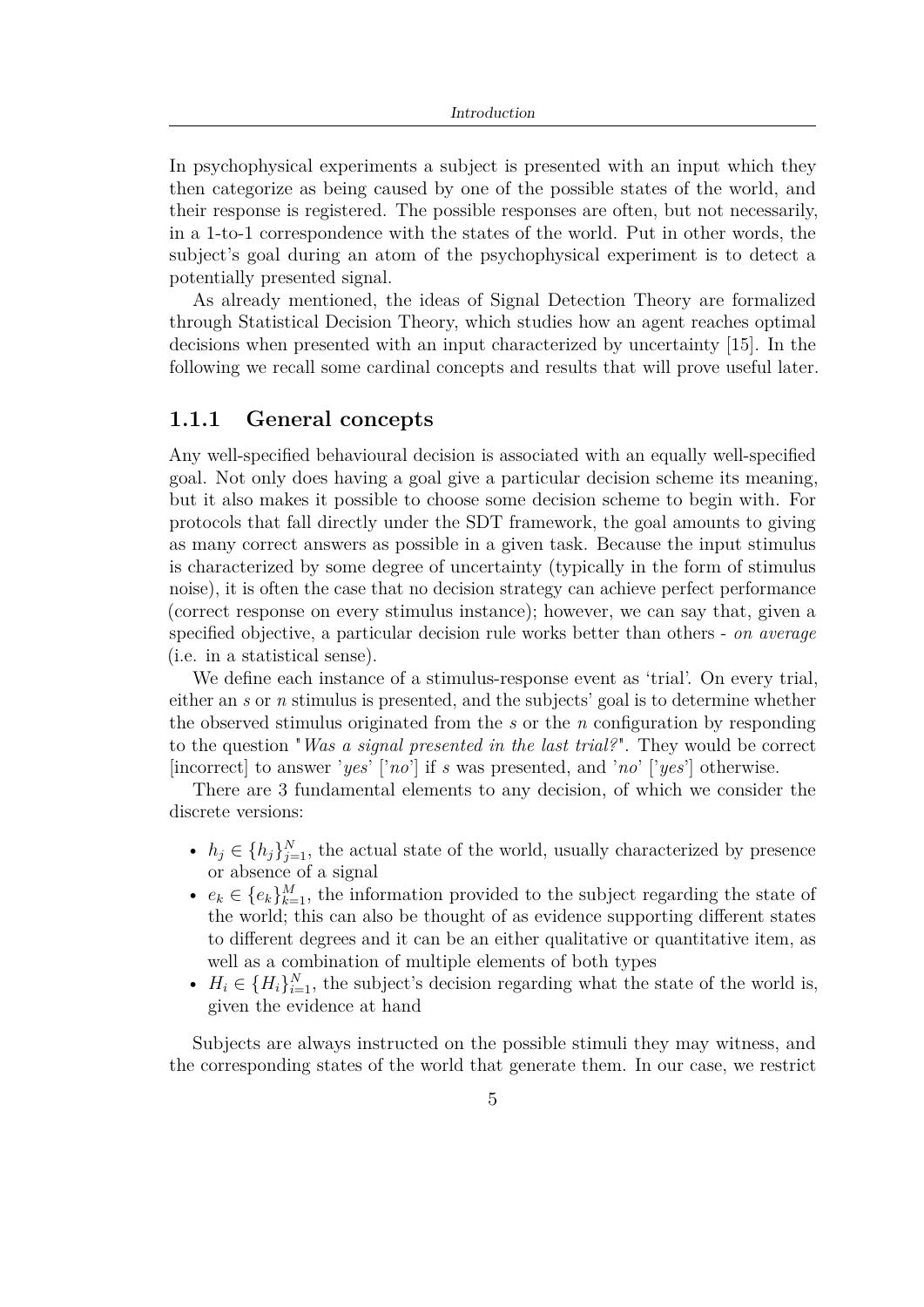<span id="page-15-1"></span>ourselves to 2 possible states of the world: signal+noise (*s*) and noise alone (*n*). From the viewpoint of SDT, the perceptual system constructs an internal representation of the probability distributions related to the possible states of the world. These, combined with a decision criterion, support a behavioural decision. The formalism of Bayesian statistics lends itself rather well here. We call *prior* the probability that the  $j<sup>th</sup>$  state of the world is the actual state, and denote it  $p(h_i)$ . Secondly, the posterior is the probability that the state of the world *i* is the real one, given that some evidence has been observed, mathematically expressed as  $p(h_i|e_k)$ . Thirdly, the likelihood is written as  $p(e_k|h_i)$ , and is the probability that a piece of evidence  $e_k$  is supportive of the state of the world  $h_i$ . We can use likelihood to compute the *likelihood ratio*:

$$
l_{ij}(e_k) = \frac{p(e_k|h_i)}{p(e_k|h_j)}
$$
\n
$$
(1.1)
$$

The likelihood ratio is a measure of the legitimacy attributed to hypothesis *h<sup>i</sup>* by evidence  $e_k$ .  $l_{ij}(e_k) \in (0,1)$  favours hypothesis  $h_j$ , whereas  $l_{ij}(e_k) \in (1,+\infty)$ favours *h<sup>i</sup>* .

In general, a decision scheme consists of a statement of the form:

*For some value of criterion*  $\beta$  *and some evidence*  $e_k$ *, if*  $l_{ij}(e_k) > \beta$ , *opt for hypothesis*  $h_i$ *, otherwise opt for*  $h_j$ *.* 

<span id="page-15-0"></span>

**Figure 1.1:** *S* and *N* probability distributions, the decision criterion, and the detectability d' (adapted from [\[16\]](#page-34-0))

A critical underlying assumption is that subjects are capable of mapping arbitrary stimuli to an internal metric scale, and hence indirectly to one another. This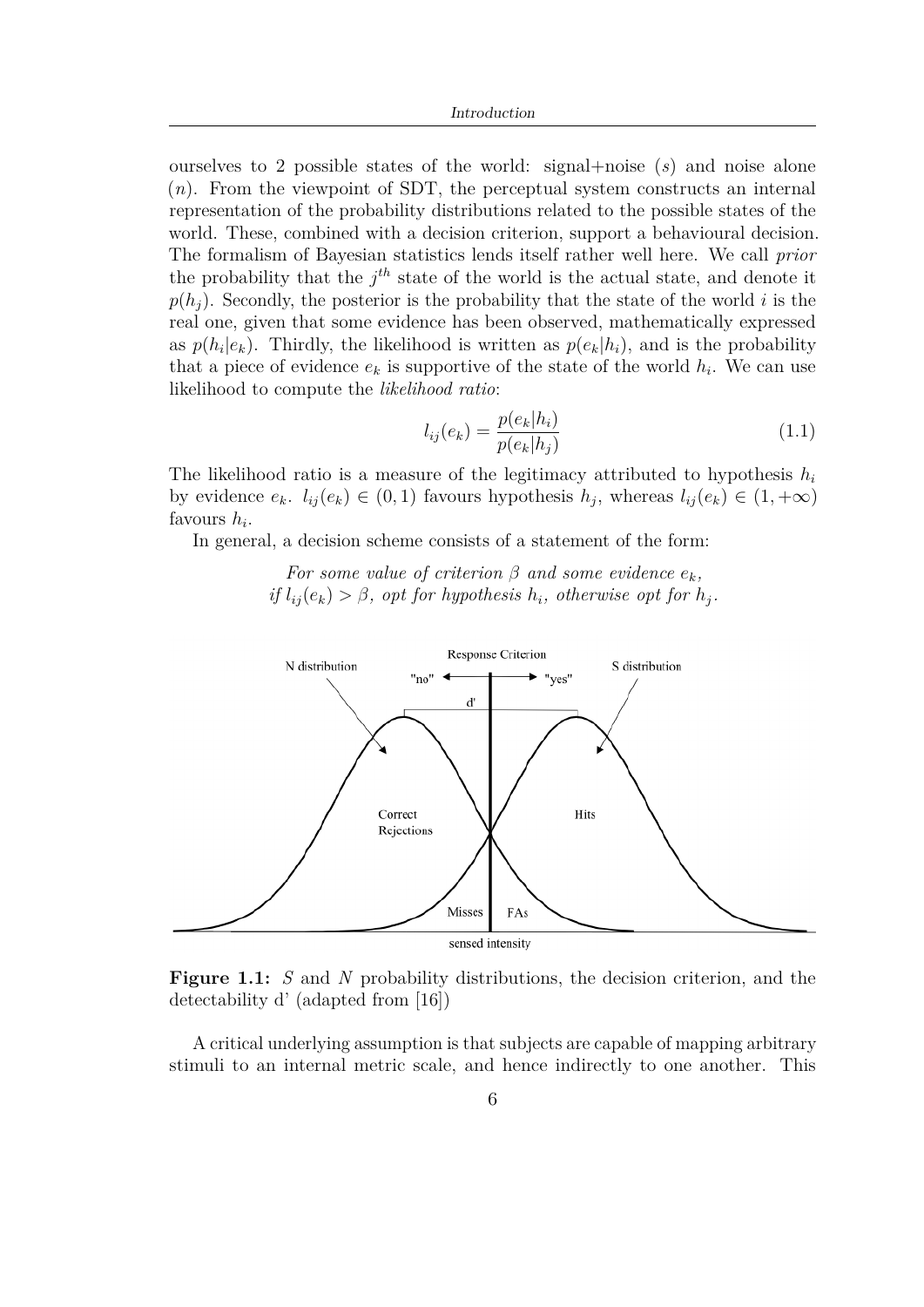<span id="page-16-1"></span>comparison is then used to decide whether a given stimulus is associated with a given state of the world, e.g. *s* or *n*. It is not necessarily the case that subjects weigh evidence as prescribed by the likelihood ratio: they may adopt different rules. However, it can be proven that, given a criterion  $\beta$ , the likelihood ratio is the optimal decision variable [\[12\]](#page-34-5), as is any other decision variable that is an increasing monotonic function of the likelihood ratio.

As mentioned earlier, for a given presentation of evidence regarding the true state of the world, SDT makes the reasonable assumption that subjects can be modelled as sampling from one of two probability distributions, depending on the true state of the world. For two distributions with the same variance, simple optimization shows that the optimal decision criterion lies exactly between the means of the distributions. It is often assumed that the distributions of *s* and *n* are Gaussian distributions, characterized by the same variance  $\sigma$ , with their respective means  $\mu_s$  and  $\mu_n$  shifted from one another. Fig[.1.1](#page-15-0) features both distributions with the optimal decision criterion.

The critical feature that characterizes the state of affairs depicted in Fig[.1.1](#page-15-0) is the degree to which the two distributions are distinguishable from one another. Ultimately, this is the property that will affect any decision based on those distributions, and this property can be quantified via the detectability index  $d'$ :

<span id="page-16-0"></span>
$$
d' = \frac{\mu_s - \mu_n}{\sigma} \tag{1.2}
$$

Eq[.1.2](#page-16-0) specifies a unit-less metric for quantifying the separation between the two distributions associated to the evidence for the different possible states of the world: for a given spread (unreliability) of the two distributions, increasing the distance between them will produce larger d' values; similarly, for a given distance between the two distributions, reducing spread will increase  $d'$ . It is important to notice that *d'* does not depend on the criterion  $\beta$  since the latter does not enter Eq[.1.2.](#page-16-0)  $\beta$ is merely a way to convert information from the two distributions onto a decision rule of the kind exemplified above. Another important remark is that, because  $\sigma$  is monotonically related to the amount of external noise injected into the stimulus (more stimulus noise  $\rightarrow$  greater  $\sigma$ ),  $d'$  is expected to decrease monotonically with increasing external noise. As mentioned briefly before, SR involves a non-monotonic relationship between the discrimination performance of a sensory system and the amount of external noise applied to the stimulus; if performance is assessed with reference to d', we must conclude that SDT does not predict SR.

In order to verify whether the above prediction experimentally applies or not, in the laboratory  $d'$  is estimated using various procedures. For the purposes of this report, we focus on the Yes-No task (YN) and the 2 Alternative Forced Choice task (2AFC). Even though the type of stimuli presented to the subject remain the same in both tasks, the information given to the subject and the subsequent responses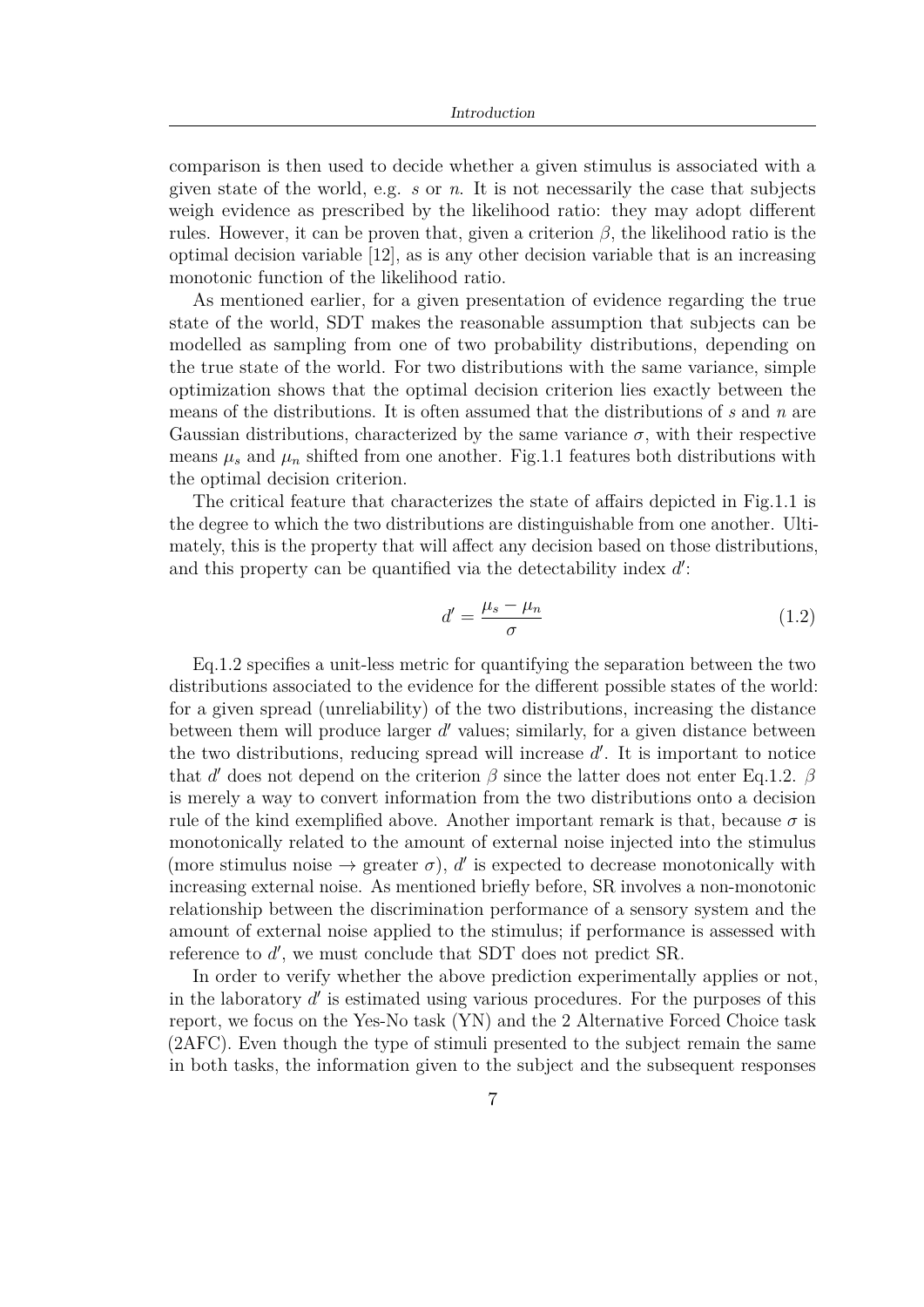<span id="page-17-1"></span>differ. Furthermore, because of these differences, each procedure has its own set of advantages and shortcomings, which must be leveraged or controlled during an experiment. More specifically, as we discuss in more detail below, the difference between these two procedures lies in their ability to support an empirical estimate of  $d'$  that does not depend on response criterion  $\beta$ .

### <span id="page-17-0"></span>**1.1.2 Yes/No Procedure**

In a Yes/No procedure, every trial generally consists of a warning stage, a presentation stage, a decision stage and a feedback stage. These usually occur as a function of time. The objective is usually to give as many correct answers as possible.

The warning stage consists of a cue that alerts the subject that a stimulus is to be presented shortly. Cues can be given through any sensory modality; visual and auditory cues are the most common ones. Even though this stage is somewhat unnatural, in the sense that warning cues almost never happen in real life, it is often introduced to alert subjects and maintain vigilance.

During the presentation stage, subjects are presented with a stimulus featuring *either* signal+noise *or* noise alone. The typical question is "Did the last presentation of the stimulus feature the signal?", and the subject is only allowed to answer either "Yes" or "No". In some cases, feedback is provided to the subject, informing them whether their decision was correct or not. It is often assumed that decisions from any two separate trials can be treated as statistically independent, although some degree of inter-trial dependence is known to exist and has been extensively characterized [\[17\]](#page-34-9).

After having been exposed to a stimulus, the subject's response can then be either *S* or *N*. We use the convention of writing in lowercase the real states of the world, and in uppercase the subject's responses. This yields 4 possible outcomes of a decision event:

- *S*|*s*, called a *hit*, denoted by *H*
- *N*|*s*, called a *miss*, denoted by *M*
- *S*|*n*, called a *false alarm*, denoted by *FA*
- *N*|*n*, called a *correct rejection*, denoted by *CR*

After N trials, each of the four possible outcomes will make up a fraction of the total. Each fraction is an estimate of the conditional probability that the subject may opt for a hypothesis, given what the actual state of the world is. For each state of the world, the probabilities of a decision conditional upon that state of the world must add to one. For example, the probability of a hit and the probability of a miss must sum unity. For this reason, there are only two degrees of freedom for the four possible outcomes: all relevant information about the average behaviour of the stimulus-response coupling can be captured, for example, by  $p(S|n)$  and  $p(S|s)$ .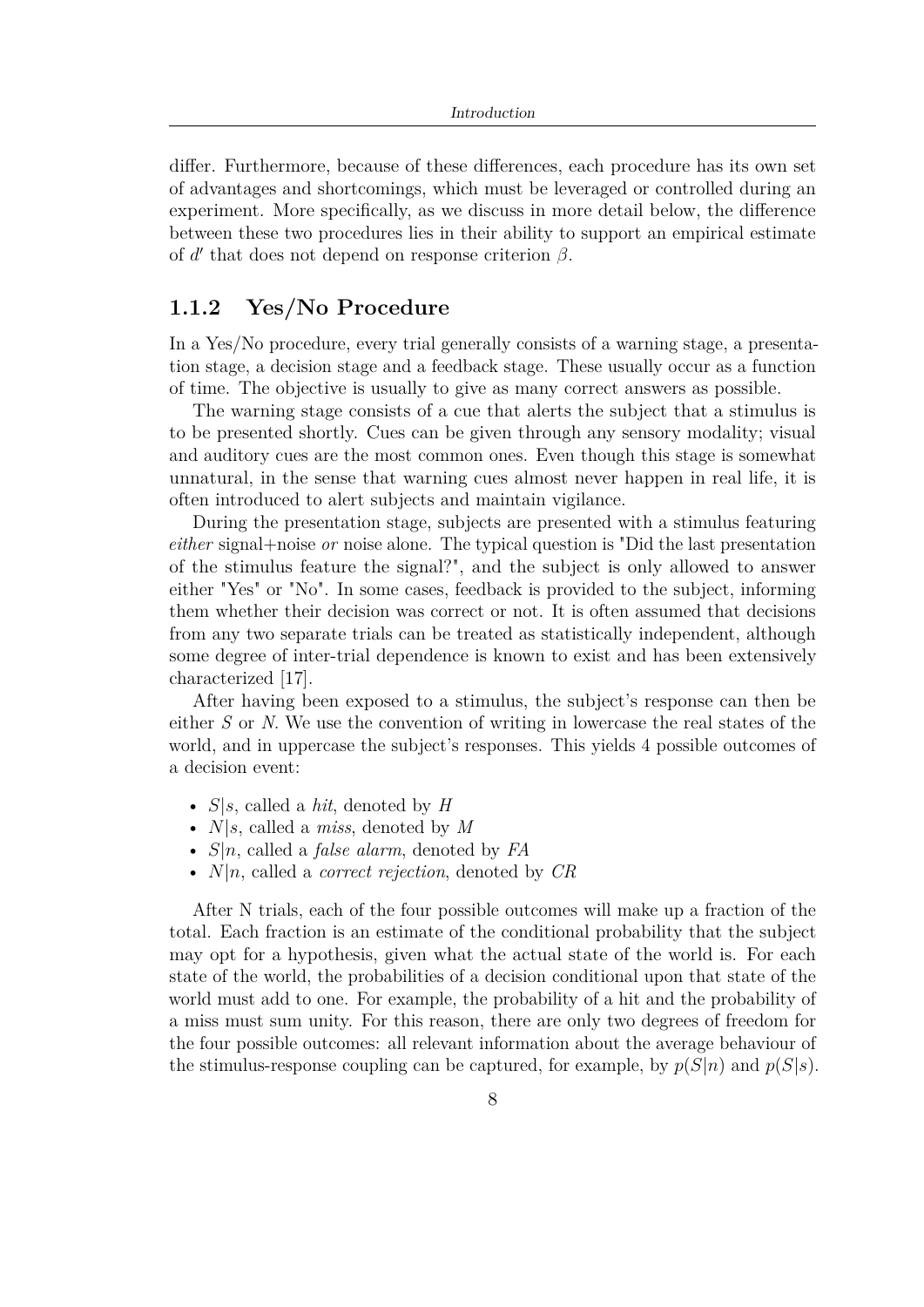

**Table 1.1:** Stimulus Response Matrix

How do we assess 'performance' in a yes-no task? The most straightforward approach would be to calculate the percentage of correct responses (PC), i.e.  $(\hat{p}(S|s)+\hat{p}(N|n))/2$  where  $\hat{p}$  is the estimated probability from data (average of trials of a given type). There is a potential confound with this measure of performance: even under the simplest SDT model (Fig[.1.1\)](#page-15-0), it depends on the criterion *β*. Imagine setting  $\beta$  to the extreme right of the plot in Fig[.1.1:](#page-15-0) under this scenario,  $\hat{p}(N|s) = 1$ and  $\hat{p}(S|s)$  = 0 (the observer always responds "no"), and percent correct is 50% i.e. chance. Based on PC, we would conclude that the observer's internal representation of the stimuli carries no discriminatory power: it produces a response that is equivalent to pressing buttons randomly. However, this conclusion would be incorrect: the internal representation is in principle capable of discriminating between the two distributions associated with the two states of the world in Fig[.1.1;](#page-15-0) the problem is not with the internal representation, but with the manner in which the observer has placed their criterion  $\beta$  when reading off that internal representation for the purpose of producing a binary yes/no response. In other words, it is entirely possible that the observer is able to perceive the difference between stimuli generated by state-of-the-world *s* and stimuli generated by stateof-the-world *n*, but applies a response criterion that does not reflect this ability. When the criterion is placed in such sub-optimal way, we speak of 'response bias'.

For a different way of expressing the concept discussed above, consider that response bias can be influenced by prompting subjects to either avoid one type of error, or prefer a certain type of correct response. For instance, a subject may become less inclined to answer *S* if the punishment associated with a false alarm is increased. On the other hand, propensity towards answering *N* may be increased by increasing the reward for correct rejections, leading to a decrease of *S* responses. Through such manipulations of the goal, one may influence a subject's response bias. We do not suppose, however, that the subject's perceptual representation is affected by this class of manipulations: in the most parsimonious account of sensory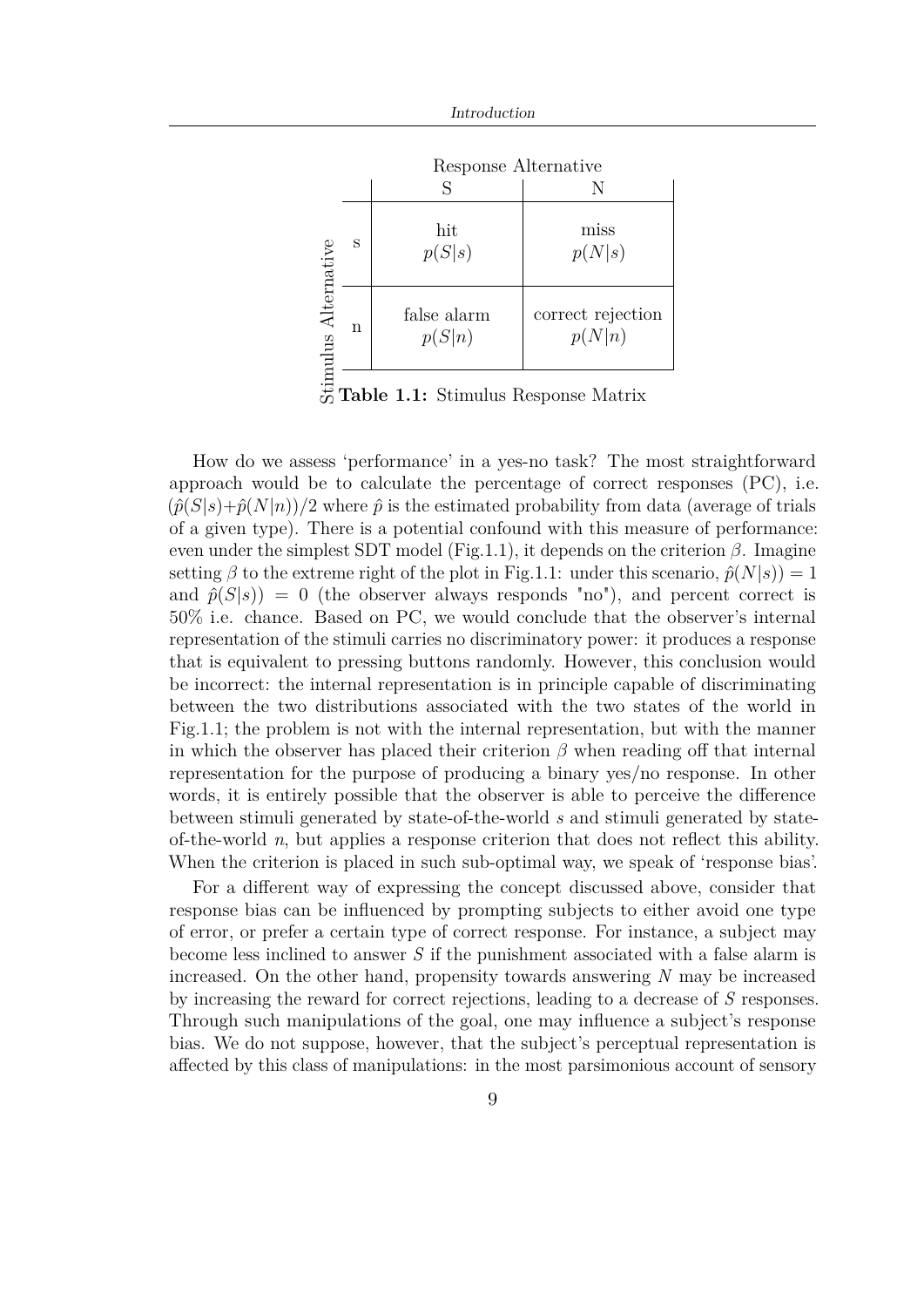processing, stimuli are perceptually represented with a given fidelity, regardless of how the associated behavioural responses are rewarded/punished. In other words, the issue of how one goes about *utilizing* the information contained within the perceptual representation for avoiding/prioritizing specific outcome behaviours is viewed as separate from the issue of how much discriminatory power is carried by the perceptual representation itself. Because percent correct depends on the former (see above), it is not an appropriate metric for estimating the latter.

If we assume that the perceptual process is well-approximated by the scenario depicted in Fig[.1.1,](#page-15-0) then we *can* obtain an estimate of discriminatory power that is independent of response criterion, i.e. a more direct estimate of d' itself, via the following expression:

$$
\hat{d}' = \Theta^{-1}(\hat{p}(S|s)) - \Theta^{-1}(\hat{p}(S|n))
$$
\n(1.3)

where  $\Theta$  is the cumulative distribution function of the standard normal distribution. It must be emphasized that this expression is not, in general, an unbiased estimate of  $d'$  (as defined in Eq[.1.2\)](#page-16-0); in order for it to be so, we must assume that the underlying sensory process conforms to the specifications of Fig[.1.1:](#page-15-0) two Gaussian distributions of equal variance subjected to a response criterion threshold.

### <span id="page-19-0"></span>**1.1.3 2 Alternative Forced Choice Procedure**

Another type of procedure is the 2 Alternative Forced Choice procedure. Generally speaking, the goal assigned to subjects remains the same - responding correctly to as many trials as possible. All stages of this procedure are exactly the same as for the Y/N procedure, with only the presentation and the response stage differing noticeably. In this procedure, both states of the world are shown on every trial. The presentation of the two states can occur as a temporal sequence, presenting the two states one after the other, or simultaneously at different spatial locations. The subject must then decide which of the two presentations most likely contained the signal. A general decision scheme for this type of setting consists of a statement of the form:

*Given evidence e*<sup>1</sup> *from interval 1 and e*<sup>2</sup> *from interval 2, if*  $l_{S,N}(e_1) > l_{S,N}(e_2)$ *, opt for interval 1, otherwise opt for interval 2.* 

As opposed to the decision rule introduced earlier, the rule immediately above does *not* involve any response criterion *β*: the likelihood that the stimulus in the first interval contains *s* as opposed to *n*  $(l_{S,N}(e_1))$  is directly compared to the likelihood that the stimulus in the second interval contains *s* as opposed to *n*  $(l_{S,N}(e_2))$ ; whichever interval returns the highest likelihood is selected as containing the target stimulus.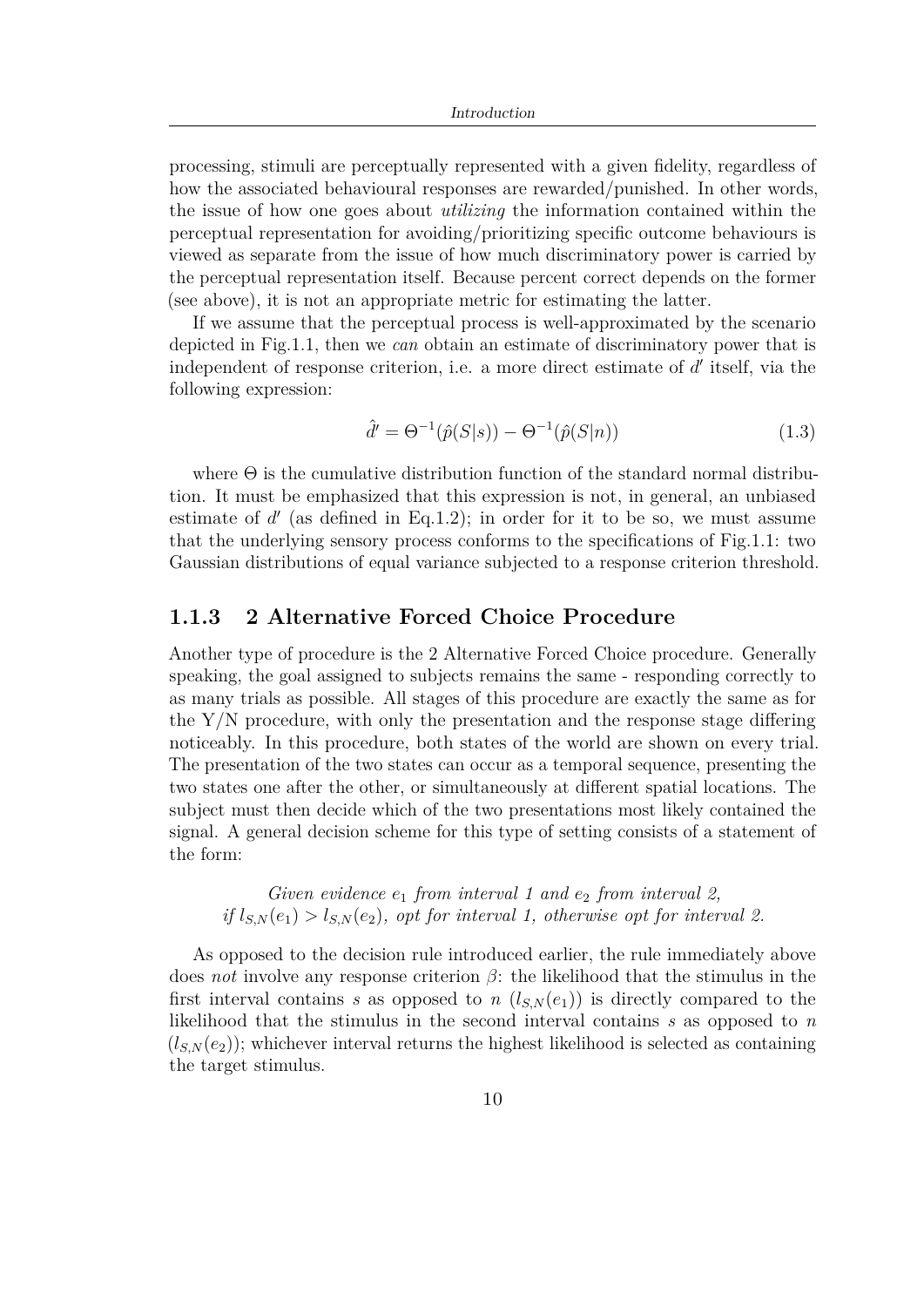Introduction

<span id="page-20-1"></span>If we assume that likelihoods are computed from the underlying sensory representation depicted in Fig[.1.1,](#page-15-0) we must conclude that the PC is monotonically related to  $d'$ : in this case, there is no issue with the potential role of criterion bias as encountered when discussing the YN procedure (section [1.1.2\)](#page-17-0), because the notion of a criterion does not enter the decision rule. We are therefore left with a *criterion-free empirical estimate of performance* that is transparently related to  $d'$ , and therefore to the discriminatory power of the underlying sensory representation.

It is important to notice that the 2AFC decision rule contains an unstated assumption: subjects are not expected to demonstrate any intrinsic bias towards selecting either interval. In the example of spatial sequencing with the stimuli appearing at two different spatial locations, the subject is assumed to have no *a priori* preference for perceiving the signal appearing on the right, for instance, as opposed to a signal appearing on the left (under conditions when the probability of these two events is equal). Similarly, when stimuli are presented in temporal sequence, subjects are assumed to have no preference for either the first or the second interval. Although this assumption seems reasonable, it does not necessarily apply and in fact does not apply under certain conditions (particularly with temporal sequencing), making it necessary to verify its applicability from data.

### <span id="page-20-0"></span>**1.2 Stochastic Resonance**

Stochastic resonance is a statistical, non-linear phenomenon whereby the detectability of a signal can be positively affected by the addition of relatively small amounts of noise [\[1\]](#page-33-0)[\[2\]](#page-33-1) [\[18\]](#page-34-10) [\[19\]](#page-34-11) [\[20\]](#page-35-1). The phenomenon is usually discussed in the context of subthreshold signals. In general, for a signal that is slightly below detection threshold at all times, there exists some optimal amount of noise for which the detectability reaches a maximum, before decreasing monotonically.

This phenomenon is typically demonstrated for a sinusoidal signal whose intensity is slightly below the detection threshold of a detector (Fig[.1.2\)](#page-21-0). Subsequently, a zeromean gaussian noise is added to the signal. The noise need not necessarily be white, however its upper cut-off frequency is usually much higher that that of the signal. A consequence of this superposition is that some of the noise frequencies resonate with the appropriate signal frequencies, pushing them above the threshold level. Whenever they upwardly surpass the threshold, the detector fires. Subsequently, a random sequence of spikes can be associated with detector activation, and the average instantaneous firing rate is modulated by the amplitude variation of the signal. This translates to the power spectrum of the detected signal so that there is a spike associated with the resonant frequency, surrounded by a relatively flatter or vanishing power spectrum.

The detectability of a signal, when expressed in terms of the signal-to-noise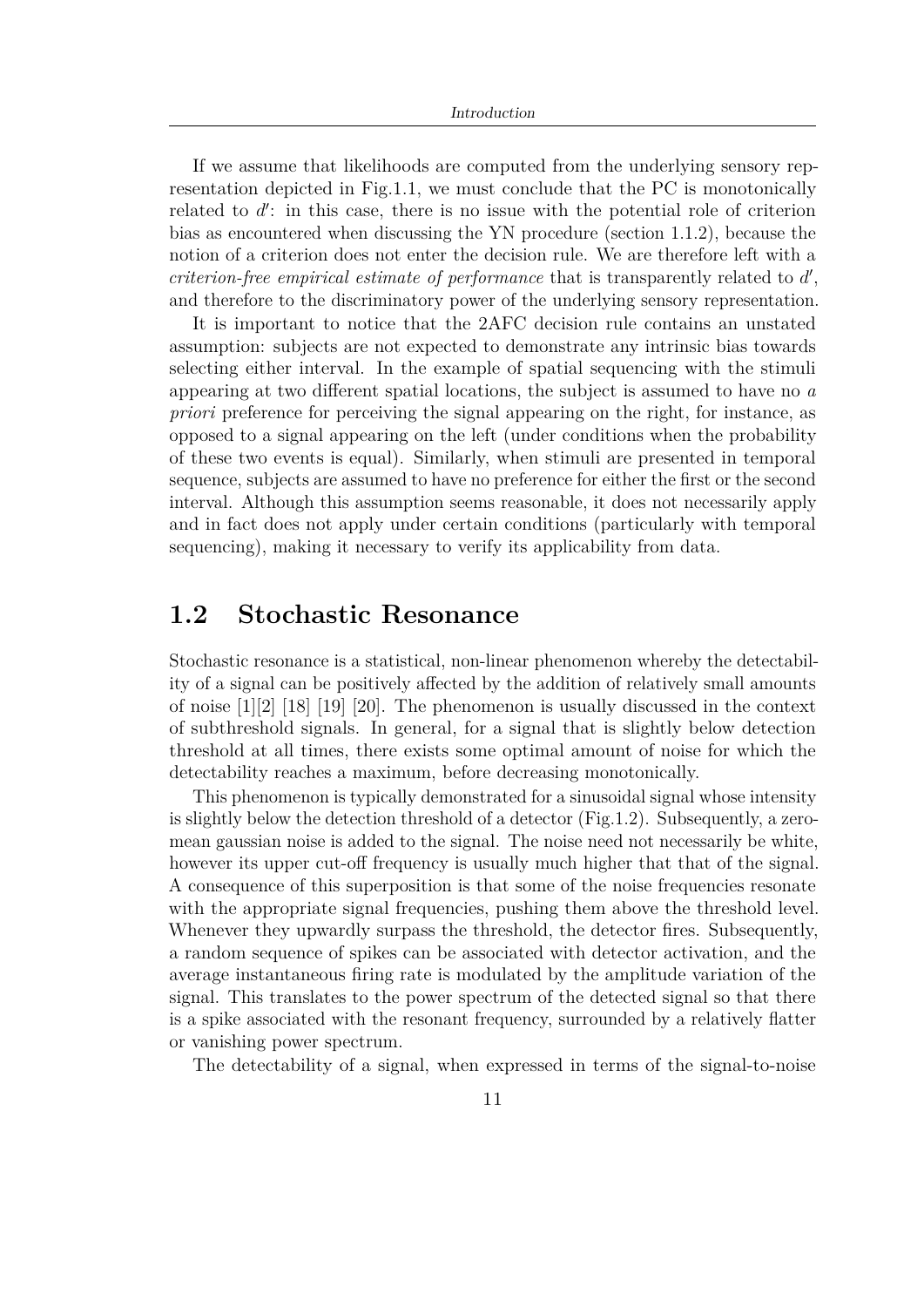<span id="page-21-1"></span>ratio reads

$$
d' = \frac{S_{s+n} - S_n}{S_n} \tag{1.4}
$$

where  $S_{s+n}$  and  $S_n$  are the spectra of the detected signal and the noise, respectively. Generally, it is expected that the detectability of a signal decreases with the SNR. However, a hallmark of SR is precisely a local maximum in the detectability of the signal at some non-zero SNR. As the noise increases, the signal becomes overwhelmed by it, so the detectability is a concave function of SNR [\[20\]](#page-35-1).

<span id="page-21-0"></span>

**Figure 1.2:** Paradigmatic example of Stochastic Resonance (adapted from [\[21\]](#page-35-0))

In the context of perceptual discrimination, SR is defined as a variation of detection performance that is non-monotonic with increasing stimulus noise (decreasing stimulus SNR), reaching a maximum for a non-zero value of stimulus noise. The phenomenon of SR is interesting from a neuroscientific standpoint due to the inherent non-linearity of cortical structure and the ubiquity of noise, both external and internal, in all sensory systems. It is therefore interesting from the viewpoint of sensory perception and information processing. While some authors claim to have demonstrated the presence of SR in human sensory discrimination [\[6\]](#page-33-5), others are of the opinion that it merely represents an epiphenomenon of possibly artifactual origin [\[8\]](#page-34-1). As further clarified below, a major drive behind this study was to settle this controversy conclusively.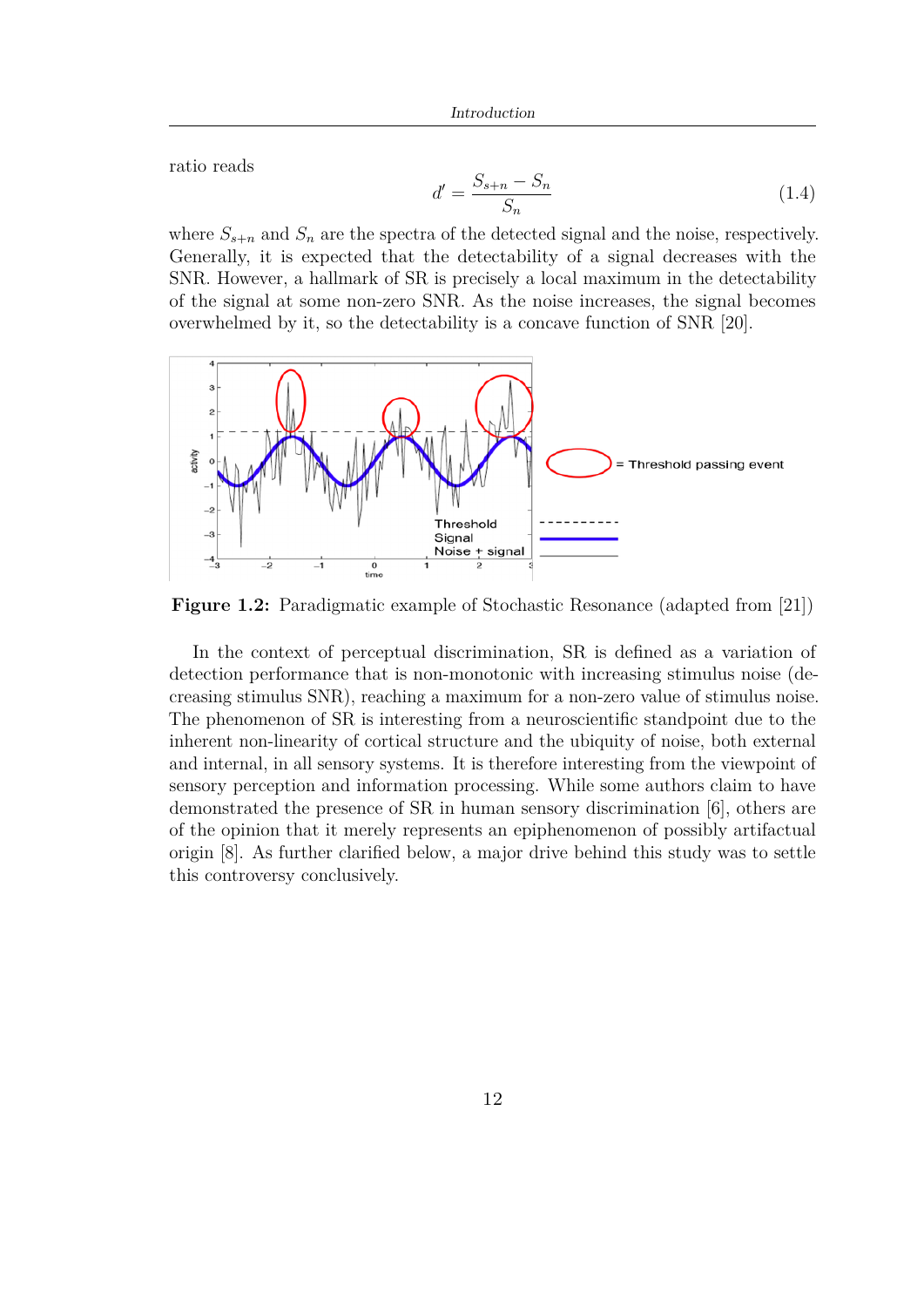# <span id="page-22-0"></span>**Chapter 2 Motivation**

Even though the effect of SR within the human central nervous system superficially may seem of relatively minute import, the reality may be substantially different. The first part of this section outlines the wider scope of the study of SR in humans, in an attempt to show the reader how the study of this phenomenon may contribute to the understanding of the human experience. The second part of this section provides motivation related to this particular project, and serves to elucidate doubts and problems that have been (and are still being) considered in its ideation and implementation.

In psychophysical experiments decisions are communicated via motor outputs, or in other words, sensory phenomena are filtered through the nervous system and subsequently result in behavioral output. Suppose that a subject hypothetically perceived some stimulus without having been given any objective (so no response mediated by behavior is required of him), and suppose it were possible to study the nature of the subject's internal representation of the event as informed by their perceptive systems without them communicating their decision. One question that arises is whether the perceptual system provides the individual with a definite or a statistical representation of the world?

Drawing on experiences from normal, conscious existence one may be inclined to state that the representation of the phenomena perceived in the world are of a definite nature: they are either perceived or are not perceived. A counterargument to that position is that such binary, definite representation is a byproduct of a preponderance of intense enough evidence pointing to the presence (or absence) of what is being witnessed (or not). If, however, the evidence were characterized by a great deal of inherent uncertainty, the perceptive system may "prefer" generating an internal representation which is statistical in nature, only to be rendered definite by the decision process. Stated differently, it may be the case that during the perception phase different events are assigned probabilities through some internal process, only to be categorized in a definitive manner via the application of a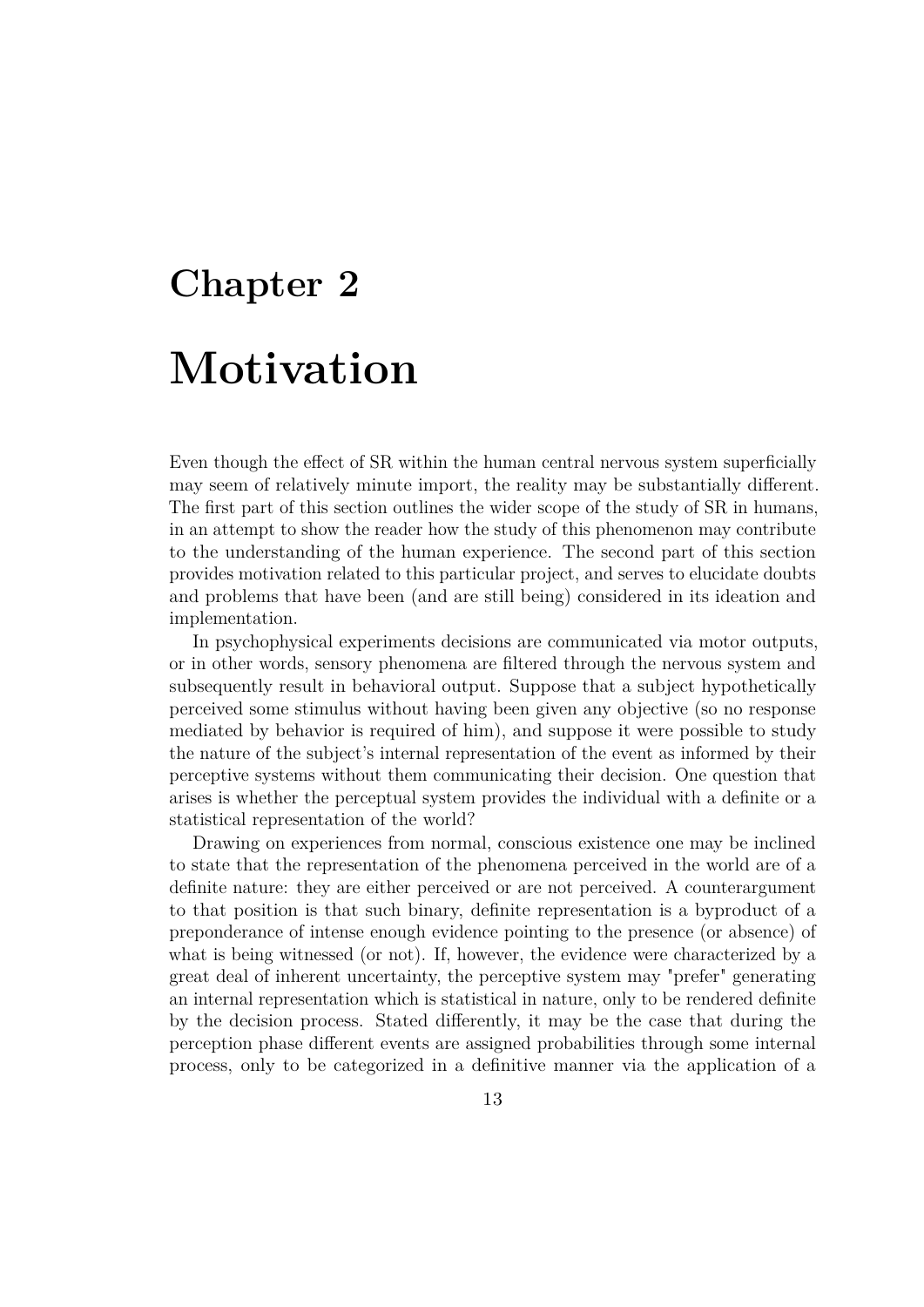<span id="page-23-1"></span><span id="page-23-0"></span>

<span id="page-23-3"></span><span id="page-23-2"></span>**Figure 2.1:** Plotted performances of simulated neuronal elements: Fig. 2.1(a): Signal detection in single neuron; Fig[.2.1\(b\):](#page-23-2) Signal detection in neuron population  $(2AFC)$ ; Fig[.2.1\(c\):](#page-23-3) Signal detection in neuron population  $(YN)$ . Surface brightness reflects detection performance (brighter for better performance).

decision criterion.

SR is inherently connected to the above question. A simplified instance of this dichotomy is the difference in output between a single neuronal element and a population thereof, illustrating how an SR effect at a single cell level need not necessarily translate to the level of complex systems. To that end, Fig[.2.1](#page-23-0) contains plots obtained from a computer simulation activations of single and pooled neuronal elements when given an input characterized by varying degrees of noise. The neuronal element only fires if the presented input is higher than an activation threshold.

Fig[.2.1\(a\)](#page-23-1) shows the PC of a simulated single neuronal element endowed with a threshold and a low level of internal noise relative to the external noise intensity. SR can clearly be seen, especially for medium intensity signals. To understand how SR is visible at the level of the surface plot in Fig. 2.1(a), imagine taking a horizontal slice across this plot for a signal level (y axis) that is about  $1/3$  away from the origin along the y axis: if you were to plot this slice as a function of noise intensity (x axis), it would look non-monotonic, peaking for a specific non-zero value of noise intensity. Fig[.2.1\(b\)](#page-23-2) shows performance obtained by pooling 100 simulated neuronal elements sharing the same threshold while differing in internal noise, and averaging their responses over 5000 2AFC type trials. It is immediately obvious that all traces of SR vanish: any horizontal slice across the surface plot will be monotonically decreasing, with maximum performance corresponding to 0 noise intensity. When the 100 neurons are exposed to an input, each randomly classifies the input depending on its instantaneous internal state. When averaging across these multiple noisy decisions, the original statistical structure of the underlying response distributions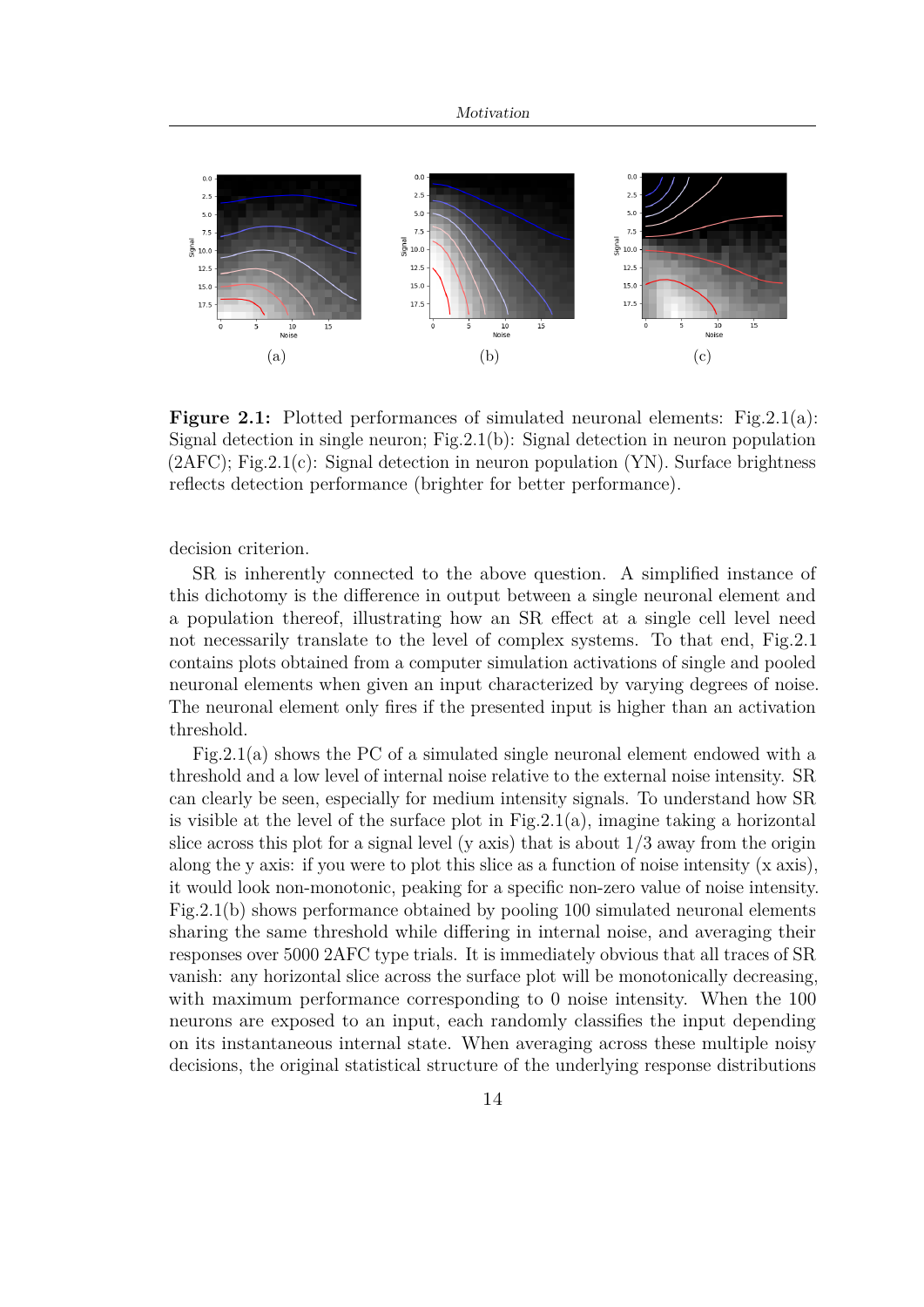<span id="page-24-0"></span>(before thresholding) is restored (albeit with loss of information). As predicted by SDT, this structure should not manifest SR (see section [1.1.1\)](#page-14-0).

Referring back to the discussion of definite vs. statistical representation, this simulation serves as an illustration of how a statistical representation may emerge from an amalgamation of lower level definite (binary) representations. The statistical representation can be again converted to a definite state through a *post hoc* application of a decision criterion. However, it is important to highlight the subtle distinction that, whereas in one case perceived items get definitively represented at the perceptual level, in the other they are statistically represented at the perceptual level, only to get definitively represented at the behavioral level via a decision process. It is conceivable that the study of SR viewed through this lens could contribute to the understanding of information processing and representation within the human cortex, as well as to what happens on the interface between unconscious and conscious perception.

In recent years, SDT has also been brought to bear on the problem of SR in the human brain. The problem of decision criterion emerges in that context. In particular, the decision criterion during YN trials is usually sub-optimally placed due to the subject's idiosyncrasies, which can lead to PC showing apparent effects of SR. If these effects are epiphenomena, they should disappear when the same data is used to compute  $d'$  since the latter by definition [1.2](#page-16-0) represents the discriminability of stimuli at the perceptive level, and is independent of behavior.

Another way of controlling for the bias in YN trials is by comparing the obtained results with those from 2AFC trials, since they are completely unbiased if the requirements from section [1.1.3](#page-19-0) are met. If SR effects are a secondary phenomenon caused by sub-optimal bias placement, then they should not appear in the PC obtained from 2AFC trials. Incidentally, this is exactly what can be seen by comparing Fig[.2.1\(b\)](#page-23-2) and Fig[.2.1\(c\).](#page-23-3) A way for controlling for this is to either implement YN type procedures and study the signal detectability, or to implement a 2AFC procedure only.

A final concern relates to spatial and temporal uncertainty [\[9\]](#page-34-2)[\[11\]](#page-34-4). When a subject is uncertain as to when or where a stimulus may appear, they apply a bank of multiple detectors, each dedicated to a portion of the spatial and temporal field. The input information is then sent through channels associated to those detectors and is integrated across the whole spatial and temporal range. The result is not efficient because not only does each detector have its own internal noise, but the input for each detector potentially differs. If, for instance, a signal appears on only a fraction of the total spatial range, only the associated detector may get a signal input, while the others read out only noise. This sub-optimality may, under certain conditions, produce SR-like effects [\[11\]](#page-34-4). A way to control for this is to reduce as much as possible the uncertainty related to the stimulus presentation. This can be done through careful addition of cues and markers to the experimental setup.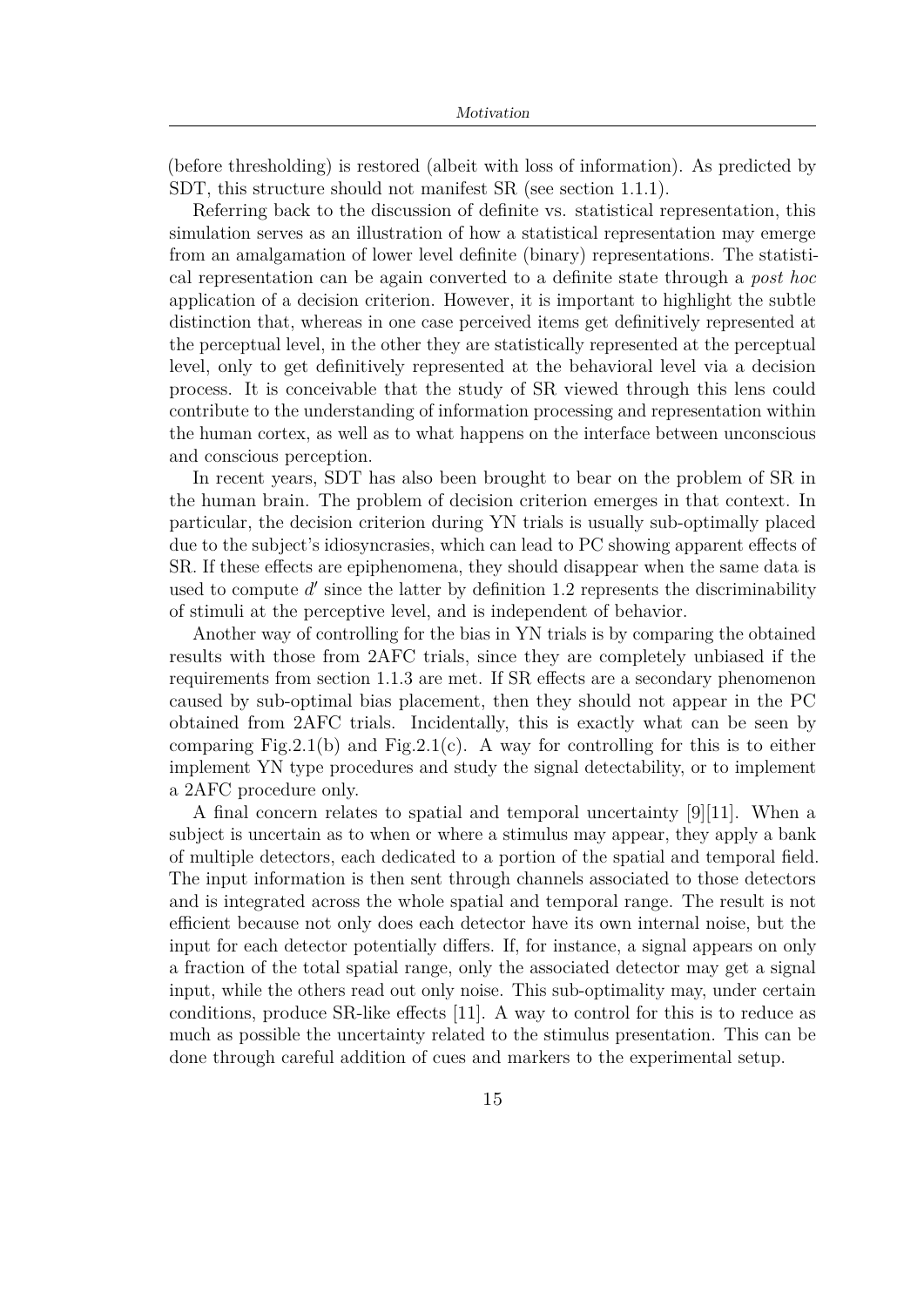### <span id="page-25-2"></span><span id="page-25-0"></span>**Chapter 3**

## **Methods**

### <span id="page-25-1"></span>**3.1 Experimental setup**

The central element of the experimental setup consists in a computer code written in *Python3* [\[22\]](#page-35-2), integrating elements of the open source package *PsychoPy*[\[23\]](#page-35-3). It encodes for each aspect of the decision cycle and the data collection.

Healthy participants are placed in front of a screen, at a distance of approximately 57*cm*, so that a stimulus of height and length equal to 1*cm* occupies approximately 1 degree of visual angle. They are instructed on the nature of the task, and asked to give as many correct answers as possible. No incentives are given to either avoid or prefer any particular type of outcome. Each sequence of trials contains between 600 and 2000 trials, depending on a participants' stamina and aptitude. We expect to collect a total of 10000 − 12000 trial responses per subject. Each subject sits through one or more sequences, potentially over a span of multiple days or weeks.

An initial phase consists in participants being exposed to sequences containing solely "blocks" of Yes/No procedure type trials in order to confirm that our experimental setup is indeed capable of detecting SR effects. Once that is confirmed, the second phase consists in sequences containing the same number of randomly mixed YN and 2AFC trials. One important aspect of the mixed trial type paradigm is that it makes it impossible for the subject to adapt to a certain type of stimulus layout. This adaptation could in turn bias the decision process and introduce fictitious SR effects. Another important aspect is that it permits data collection of two different procedures roughly in parallel, as opposed to sequentially, in a span of hours or days. It can then be reasonably assumed that the resulting data set is characterized by a uniform degree of internal noise, allowing a more direct comparison between results of different procedure type trials.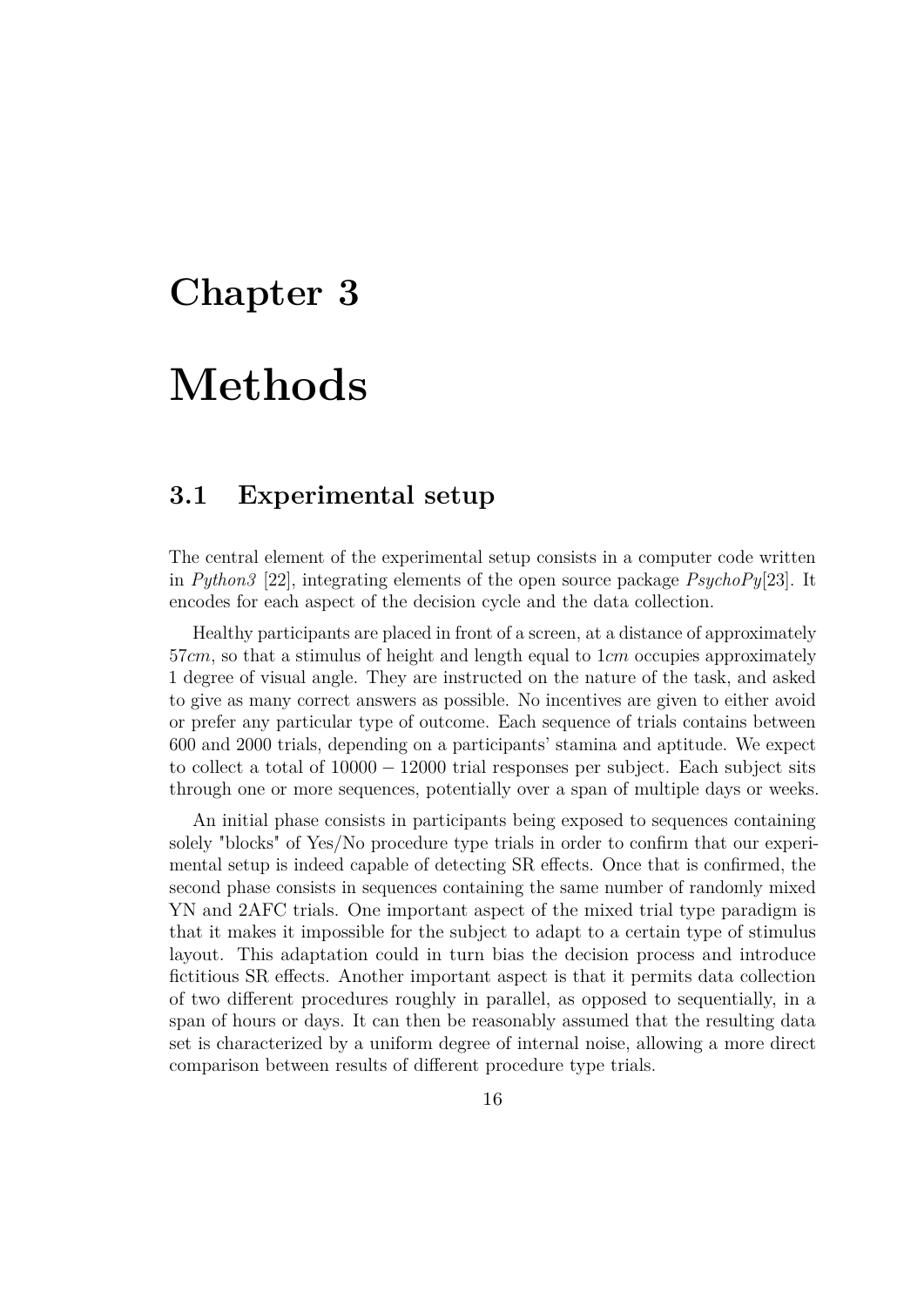### <span id="page-26-0"></span>**3.1.1 Stimuli**

Every stimulus item is composed of 13 vertical, monochromatic bars. The length and width of the bars is such that the stimuli are quadratic and subtending 2 degrees of visual angle. Each bar's shade of grey is drawn from a 13-by-13 stimulus matrix. A matrix row contains 13 different, gaussian-distributed values, whereas each matrix column contains one value only, as can be understood from Fig[.3.1.](#page-27-1) The grey-scale of the monitor ranges from black to white, quantified respectively by 0 and 1. For a healthy human subject, a barely but reliably detectable pulse is expected to lie in a range of contrasts between 0*.*003 and 0*.*015 relative to the grey background at 0*.*5.

The shades of grey of the noise are distributed according to a gaussian distribution centered in 0*.*5, and with a variance equal to a percentage of the intensity of the pulse drawn randomly for every trial from the set  $(0\%, 3\%, 5\%, 10\%, 20\%, 40\%).$ The particular value of the threshold pulse intensity is preliminarily estimated for every subject separately and an array of 2−3 values of intensity distributed around that threshold intensity is chosen. The pulse intensity will randomly be sampled from that array at each trial. As reported in Fig[.3.1,](#page-27-1) the difference between an *n* and an *s* state is that the latter features the pulse added to the central  $(7<sup>th</sup>)$ bar. The presentation of a stimulus can occur on either the left of the right half of the screen. Regardless of procedure and state, the geometrical center of a stimulus always has an eccentricity of 2*.*5 degrees of visual angle with respect to the geometrical center of the screen along the x axis, and no eccentricity with respect to the geometrical center of the screen along the y axis.

### <span id="page-26-1"></span>**3.1.2 Procedures and sequences**

At the start of every trial, the screen features a white fixation cross which the subject is instructed to fixate, and four white bars. The purpose of the bars is to mark the locale of the pulse presentation, thus reducing spatial uncertainty. These markers are static. The warning stage starts 150*ms* before the presentation stage, and they end simultaneously. In the mixed procedure modality its purpose is threefold: firstly, it reduces the temporal uncertainty the subject may otherwise experience regarding the onset and duration of the presentation stage; secondly, it removes uncertainty related to whether the forthcoming presentation is of YN or 2AFC type; thirdly, in YN type procedures it indicates on which side of the screen will the stimulus appear. Fig[.3.2](#page-28-0) shows the presentation stage midway, with all the elements in full view. Fig.  $3.1(a)$  features a YN trial with a pulse appearing on the left-hand side of the screen, and  $Fig.3.1(b)$  $Fig.3.1(b)$  shows a 2AFC trial with signal+noise on the left, and just noise on the right-hand side of the screen. The presentation stage lasts 250*ms*, after which the orange cues disappear and the fixation cross turns white again.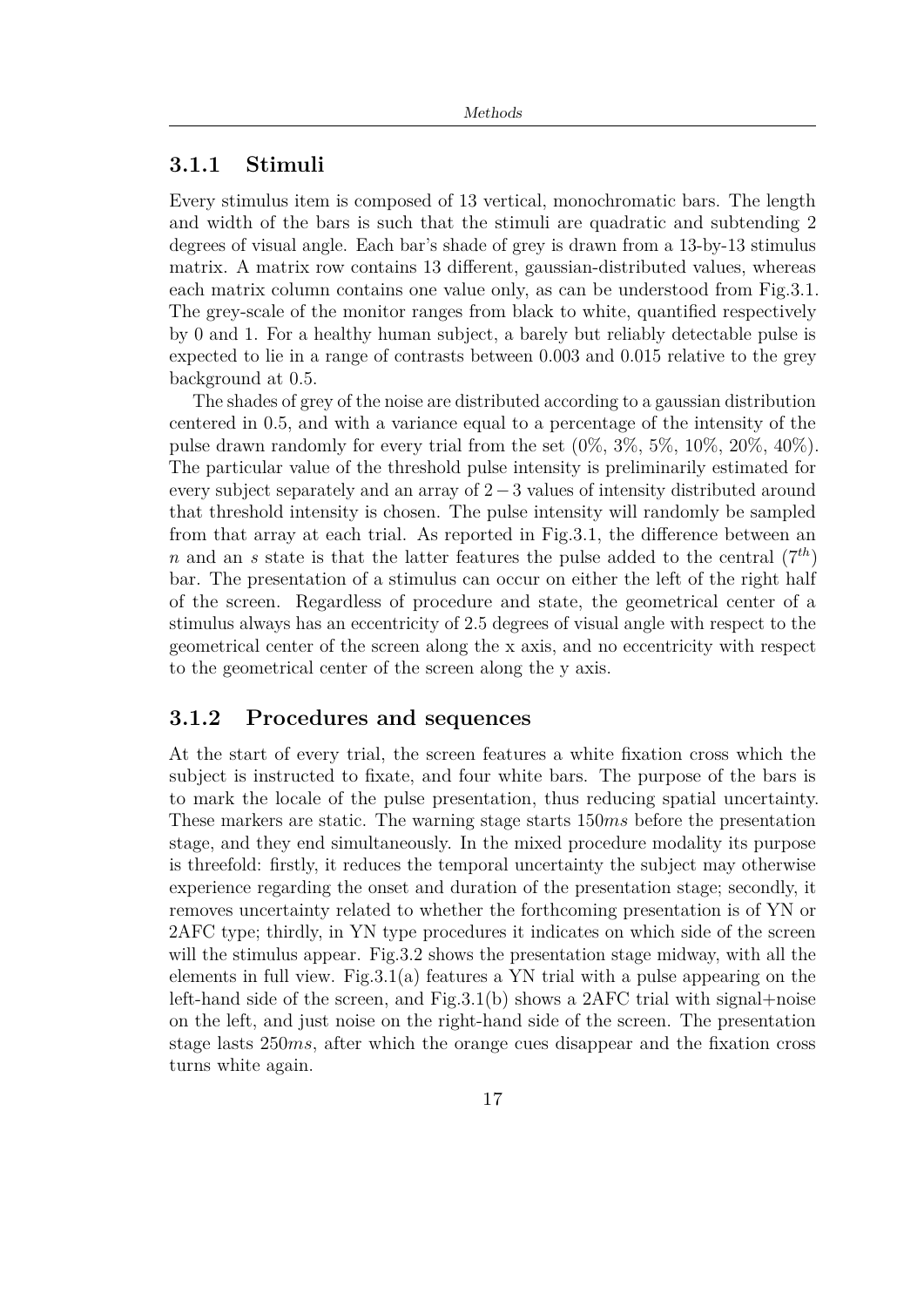<span id="page-27-2"></span><span id="page-27-1"></span>

<span id="page-27-3"></span>**Figure 3.1:** Example of a pure stimulus [\(a\)](#page-27-2) and a stimulus with a pulse added to the noise [\(b\).](#page-27-3) Both the pulse intensity and the noise variance have been adjusted in order to make the stimuli more readily visible.

In the YN trial the subject communicates their answer to the question "*Was there a signal* presented during the last trial?" by pressing either *y* (for "yes") or *n* (for "no"). Alternatively, in the 2AFC trial they respond to the question "*Where was the signal* presented during the last trial?" by pressing either the left of right arrow key. Keys "*y*" and "*n*" are not accepted as answers to 2AFC trials, and vice versa. After the participant has given an answer, the fixation cross turns red or green depending on whether the response was incorrect or correct, respectively. The resetting of the fixation cross' color to white marks the end of the trial. Every 50 trials the participant is informed of their performance by displaying the PC they have given during the sequence up to that point.

### <span id="page-27-0"></span>**3.2 Data analysis**

The set of tools for data analysis are incomplete since the experiment is still in the pilot stage. What will mostly be considered is the PC for 2AFC trials, and the d' for YN trials. Plots of those quantities as functions of external noise level will initially serve as a crude indication of whether SR effects emerge from the collected data.

Another aspect of data analysis may include what we call "Response Conditioned Averages" or RCA, an inverse correlation technique which will potentially give an insight into the perceptual template the subject applies when a stimulus is presented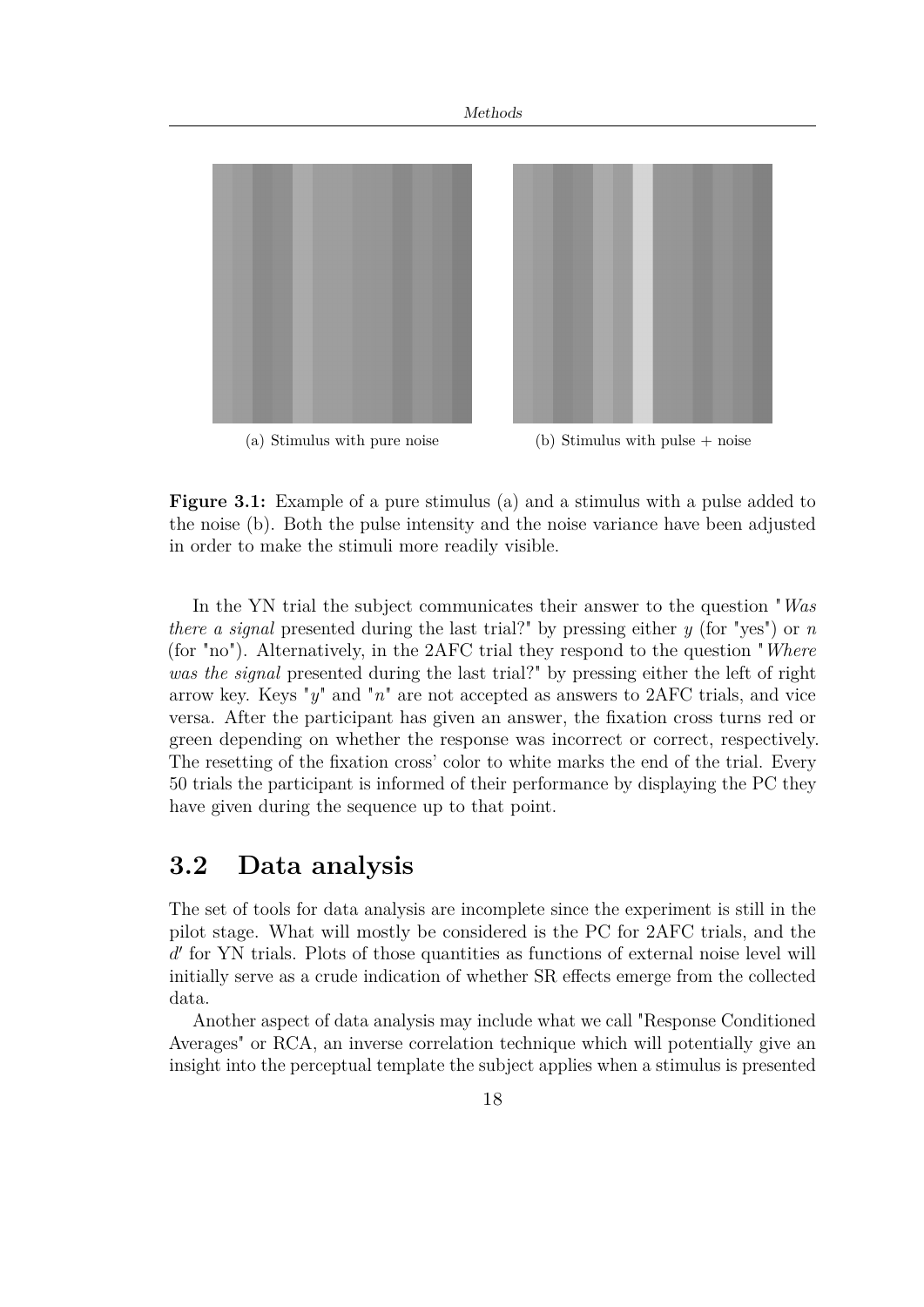<span id="page-28-0"></span>

**Figure 3.2:** Example of the presentation stage for the 2 procedures employed in the experiment. As in Fig[.3.1,](#page-27-1) the pulse and the noise intensity have been adjusted in order to make the stimuli more readily visible.

during a YN type trial. In practice, responses to YN trials are placed in 4 categories, depending on the outcome: hits, false alarms, misses, and correct rejections. Within each category, the average is taken over the stimulus matrices. After that the matrices associated to *N* answers are subtracted from those associated to *S* answers. The final result is referred to as "meta template" or simply "kernel". Considering the baseline to be at 0*.*5, we expect the noise values in *N* response trials to be on average negative enough to mask the pulse, whereas in the *S* response trials we expect the noise values to be either close to 0 or positive - so they enable the recognition of a pulse or even simulate it. Due to reasons beyond the scope of this report, the values of each row of the resulting matrix should mimic a Mexican hat function or Ricker wavelet. Inspecting the obtained wavelets in function of different levels of noise, given a pulse intensity, may inform us as to whether and how the perceptual template of the visual system changes depending on noise levels in this sort of task.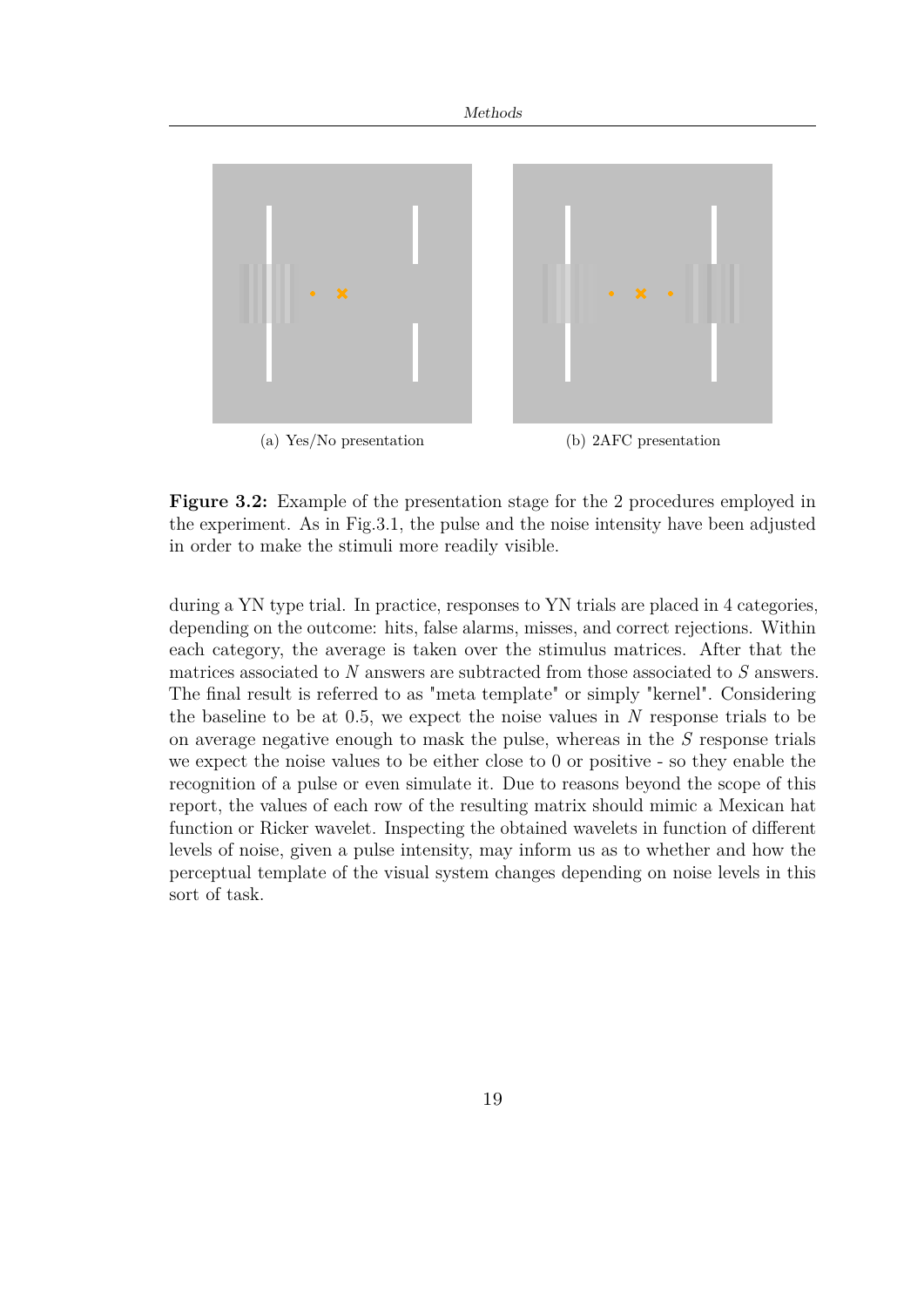## <span id="page-29-0"></span>**Chapter 4**

## **Results and Conclusions**

### <span id="page-29-1"></span>**4.1 Results**

In this section we present results thus far obtained during the pilot stage. These are by no means conclusive, but may provide some legitimacy to our experimental setup and the choices made along the way.

We have mentioned that the PC in YN trials may display SR due to sub-optimal criterion placement, i.e. individual biases. This fictitious effect can be avoided by plotting the detectability  $d'$ , or performing 2AFC trials. Fig[.4.1](#page-30-0) shows plots obtained from 4200 pure YN trials for Subject 1 and 600 trials for Subject 2. Note that the noise vales in Fig[.4.1\(a\)](#page-30-1) are not exactly the same as in the array reported in subsection [3.1.1.](#page-26-0) However they still represent noise levels as fractions of signal intensity. Both figures indeed show an increase in detectability for a non-zero noise level. Incidentally, for the same signal intensity both subjects display maximum SR effects for the same quantity of noise added, i.e. 10% of signal intensity.

In figures  $(4.1(c), (d))$  $(4.1(c), (d))$  $(4.1(c), (d))$ , the x axis shows the positions of the stimulus bar relative to the central bar, whereas the y axis contains numerical values associated to shades of grey relative to the backdrop at 0*.*5. Indeed, it can be seen from the figures that the Ricker wavelet shape is emerging. It is noteworthy that the wavelet is much better defined in Fig[.4.1\(c\)](#page-30-2) than in Fig[.4.1\(d\),](#page-30-3) with the former being a much larger data set.

Fig[.4.2](#page-31-0) shows plots from mixed-procedure-type trials for Subjects 1 and 2. It can be seen that the detectabilities again display non-monotonic behavior as noise increases. However, for Subject 1 the maximum is at 3% of signal intensity, instead of 10%. Furthermore, no trials with signal intensity 0*.*003 and 40% noise were sampled for Subject 2, due to the restricted size of the sample. The plots for PC in the 2AFC trials also give no definitive evidence of SR. On the one hand, Subject 1 exhibits only a minuscule peak in performance at noise equal to 3% of signal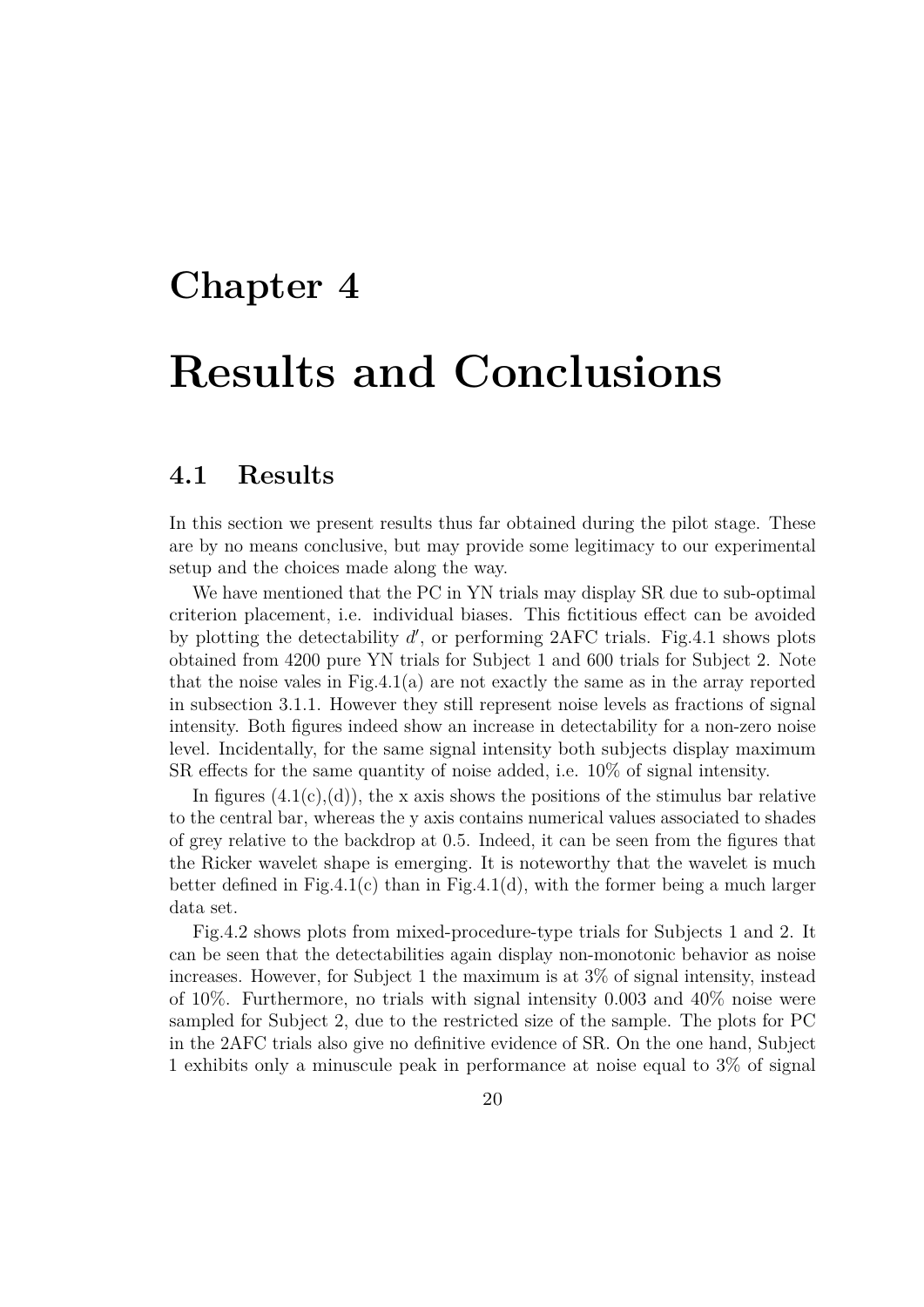<span id="page-30-2"></span><span id="page-30-1"></span><span id="page-30-0"></span>

<span id="page-30-3"></span>**Figure 4.1:** Plots obtained from pure YN trials

intensity, falling within less than 2 standard deviations of the performances at adjacent values of noise intensity. On the other hand, Subject 2 exhibits roughly the same performance at 5% and 40% noise, indicating that both peaks could be due to statistical fluctuations.

Finally, the perceptual meta-templates, while retaining some of the fundamental features of Ricker wavelets, show no convincing structure.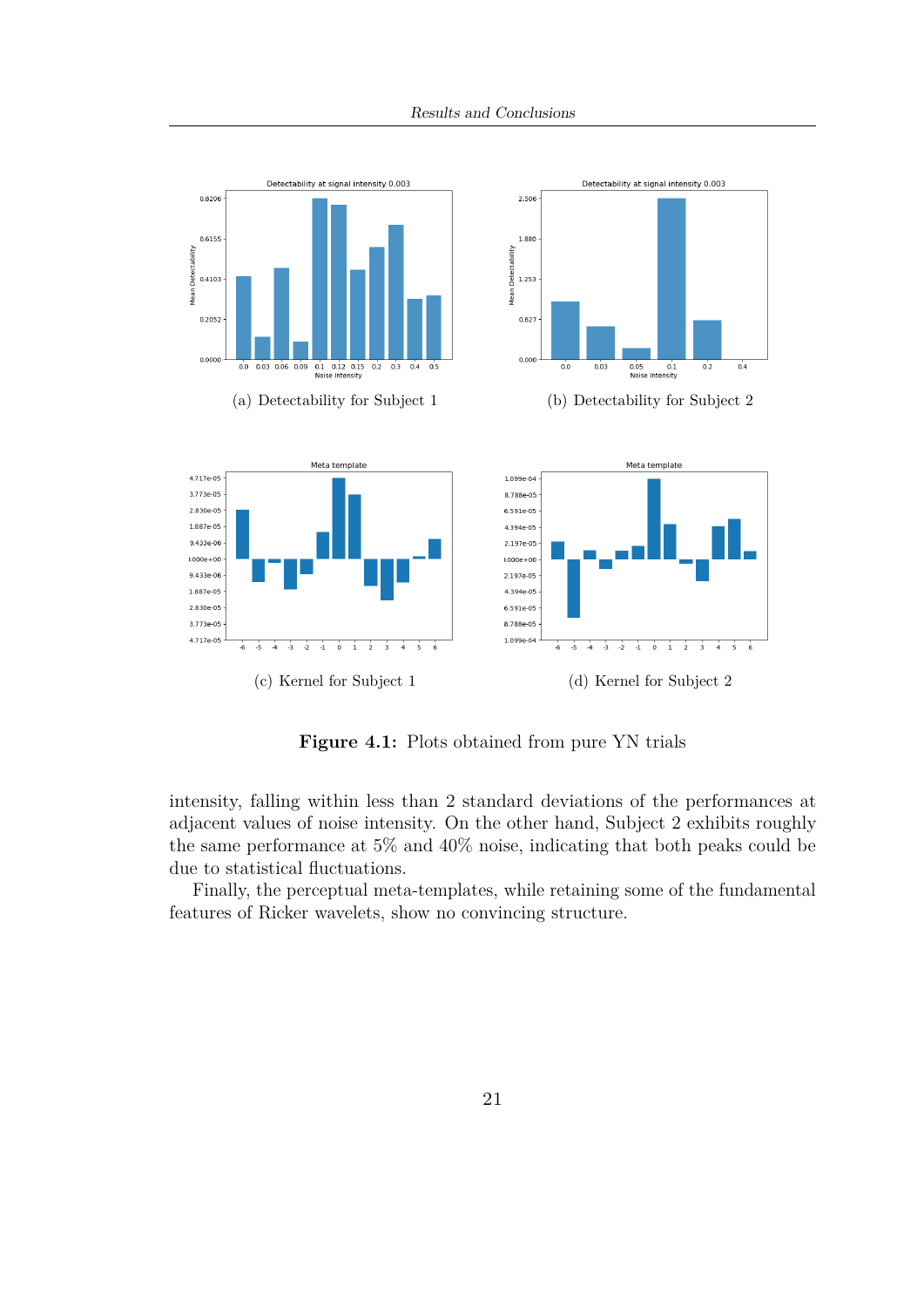<span id="page-31-0"></span>



(a) Detectability for Subject 1 (b) Detectability for Subject 2





(c) PC in 2AFC for Subject 1 (d) PC in 2AFC for Subject 2



**Figure 4.2:** Plots obtained from mixed YN\2AFC type framework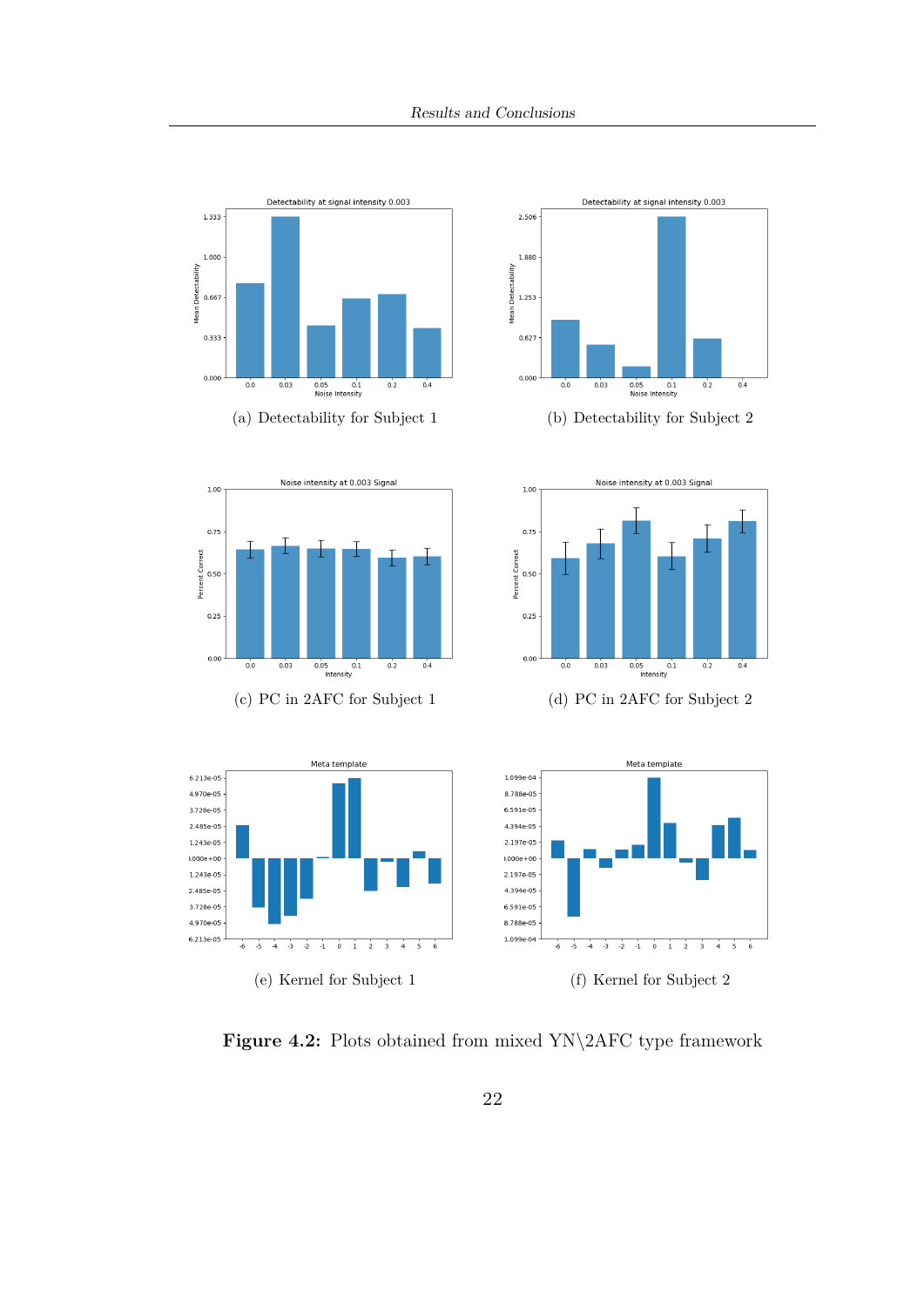### <span id="page-32-0"></span>**4.2 Conclusions**

The pilot results obtained using the YN procedure are indicative of SR in the human visual system. However, the relatively small sample and the non-monotonicity of the plots for high levels of noise are issues that need to be addressed through more data collection and analysis. Furthermore, a variant of YN trials may be introduced in order to further reduce spatial uncertainty, namely by always presenting the stimulus on only one side of the screen. Because this design may tempt observers to move their eyes away from fixation and directly onto the expected location of stimulus appearance, their eye position will be tracked to ensure that only trials during which subjects looked at the fixation cross are retained for further analysis.

In contrast to single-type YN trials discussed above, pilot data from mixedprocedure-type trials appear to indicate that SR in humans is epiphenomenal specifically referring to 2AFC trials. It could be argued that, if SR is indeed a characteristic of human sensory perception, it should emerge regardless of the particular modality of behavioral readout. In other words, it should persist regardless of whether the task at hand is of YN or 2AFC type, and regardless of whether the procedure type is pure or mixed. Follow-up studies will need to clarify why SR emerges in pure YN trials, but vanishes when trial types are mixed. We will address this issue if the above-noted differences survive additional data collection in a larger subject cohort (see below).

Our immediate concern at this stage is to verify whether our pilot results are robust or due to statistical fluctuation and error measurement. To solve this issue, we have collected a larger data sample under controlled stimulus conditions in 10 participants, and are developing appropriate analytical tools for determining statistical bounds on our empirical quantities, significance of observed differences, applicability of certain modelling frameworks, and possibly other applications that may become necessary as we inspect our dataset more closely. If the observed discrepancy between YN and 2AFC persists, it will be necessary to understand the underlying perceptual mechanism. We will do this through further testing with targeted stimulus manipulations, as well as with computational modelling whenever appropriate.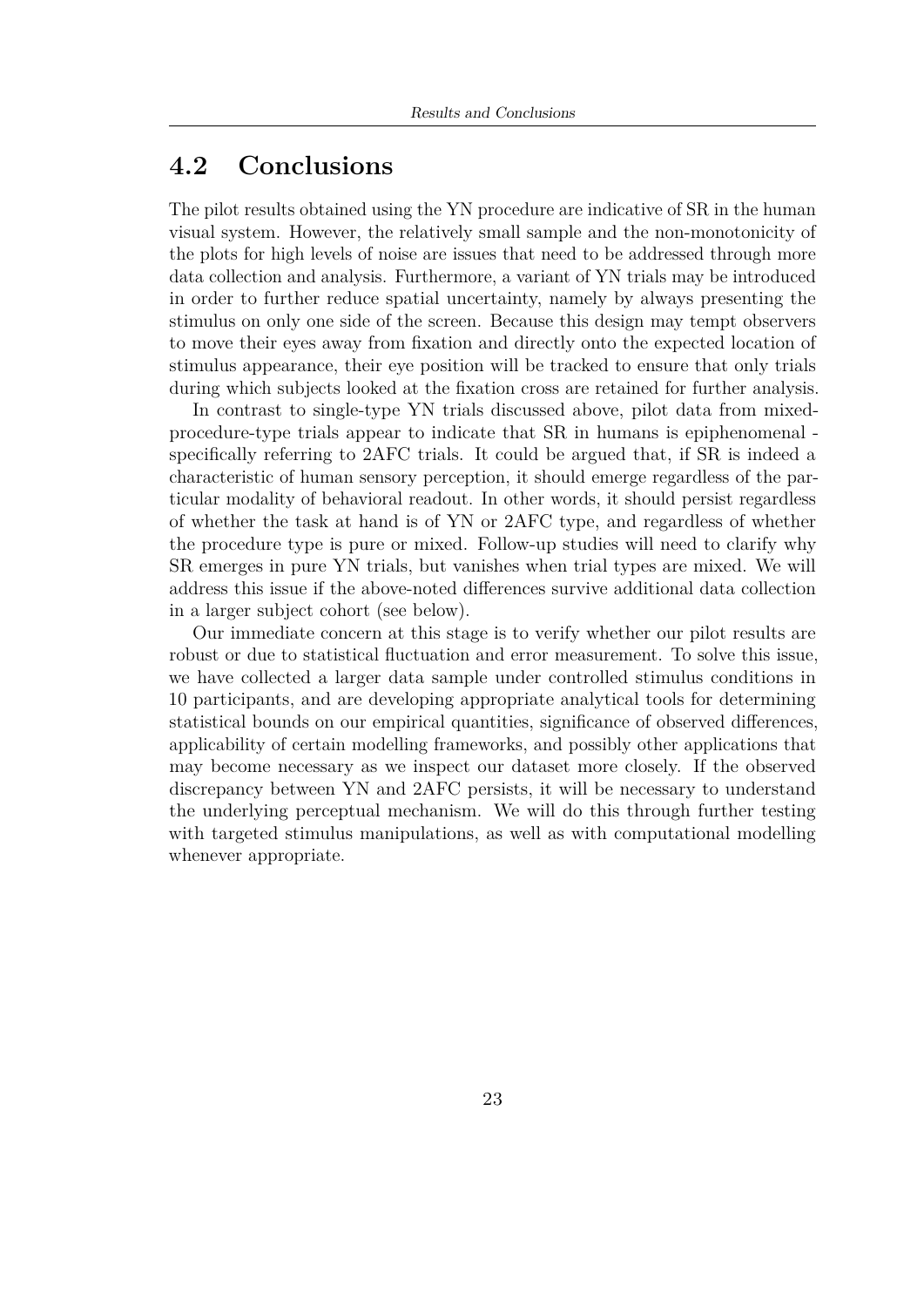## **Bibliography**

- <span id="page-33-0"></span>[1] R Benzi, A Sutera, and A Vulpiani. «The Mechanism of Stochastic Resonance». In: *Journal of Physics A: Mathematical and General* 14.11 (Nov. 1981), pp. L453–L457. poi: 10.1088/0305–4470/14/11/006. url: [https://doi.](https://doi.org/10.1088/0305-4470/14/11/006) [org/10.1088/0305-4470/14/11/006](https://doi.org/10.1088/0305-4470/14/11/006) (cit. on pp. [3,](#page-12-1) [11\)](#page-20-1).
- <span id="page-33-1"></span>[2] Frank Moss, Lawrence Ward, and Walter Sannita. «Stochastic Resonance and Sensory Information Processing: a Tutorial and Review of Application». In: *Clinical neurophysiology : official journal of the International Federation of Clinical Neurophysiology* 115 (Mar. 2004), pp. 267–81 (cit. on pp. [3,](#page-12-1) [11\)](#page-20-1).
- <span id="page-33-2"></span>[3] François Chapeau-Blondeau. «Stochastic Resonance and the Benefit of Noise in Nonlinear Systems». In: *Noise, Oscillators and Algebraic Randomness*. Ed. by Michel Planat. Berlin, Heidelberg: Springer Berlin Heidelberg, 2000, pp. 137–155 (cit. on p. [3\)](#page-12-1).
- <span id="page-33-3"></span>[4] Sergey Bezrukov and Igor Vodyanoy. «Reply: Stochastic resonance at the single-cell level». In: *Nature* 388 (Aug. 1997), pp. 633–633. DOI: [10.1038/](https://doi.org/10.1038/41688) [41688](https://doi.org/10.1038/41688) (cit. on p. [3\)](#page-12-1).
- <span id="page-33-4"></span>[5] J. J. Collins, T. Imhoff, and P. Grigg. «Noise-enhanced information transmission in rat SA1 cutaneous mechanoreceptors via aperiodic stochastic resonance.» In: *Journal of neurophysiology* 76 1 (1996), pp. 642–5 (cit. on p. [3\)](#page-12-1).
- <span id="page-33-5"></span>[6] Keiichi Kitajo, Daichi Nozaki, Lawrence Ward, and Yoshiharu Yamamoto. «Behavioral Stochastic Resonance within the Human Brain». In: *Physical review letters* 90 (June 2003), p. 218103. DOI: [10.1103/PhysRevLett.90.](https://doi.org/10.1103/PhysRevLett.90.218103) [218103](https://doi.org/10.1103/PhysRevLett.90.218103) (cit. on pp. [3,](#page-12-1) [12\)](#page-21-1).
- <span id="page-33-6"></span>[7] Wen Liu, Lewis Lipsitz, Manuel Montero-Odasso, Jonathan Bean, D. Kerrigan, and James Collins. «Noise-Enhanced Vibrotactile Sensitivity in Older Adults, Patients with Stroke, and Patients with Diabetic Neuropathy». In: *Archives of physical medicine and rehabilitation* 83 (Mar. 2002), pp. 171–6. DOI: [10.](https://doi.org/10.1053/apmr.2002.28025) [1053/apmr.2002.28025](https://doi.org/10.1053/apmr.2002.28025) (cit. on p. [3\)](#page-12-1).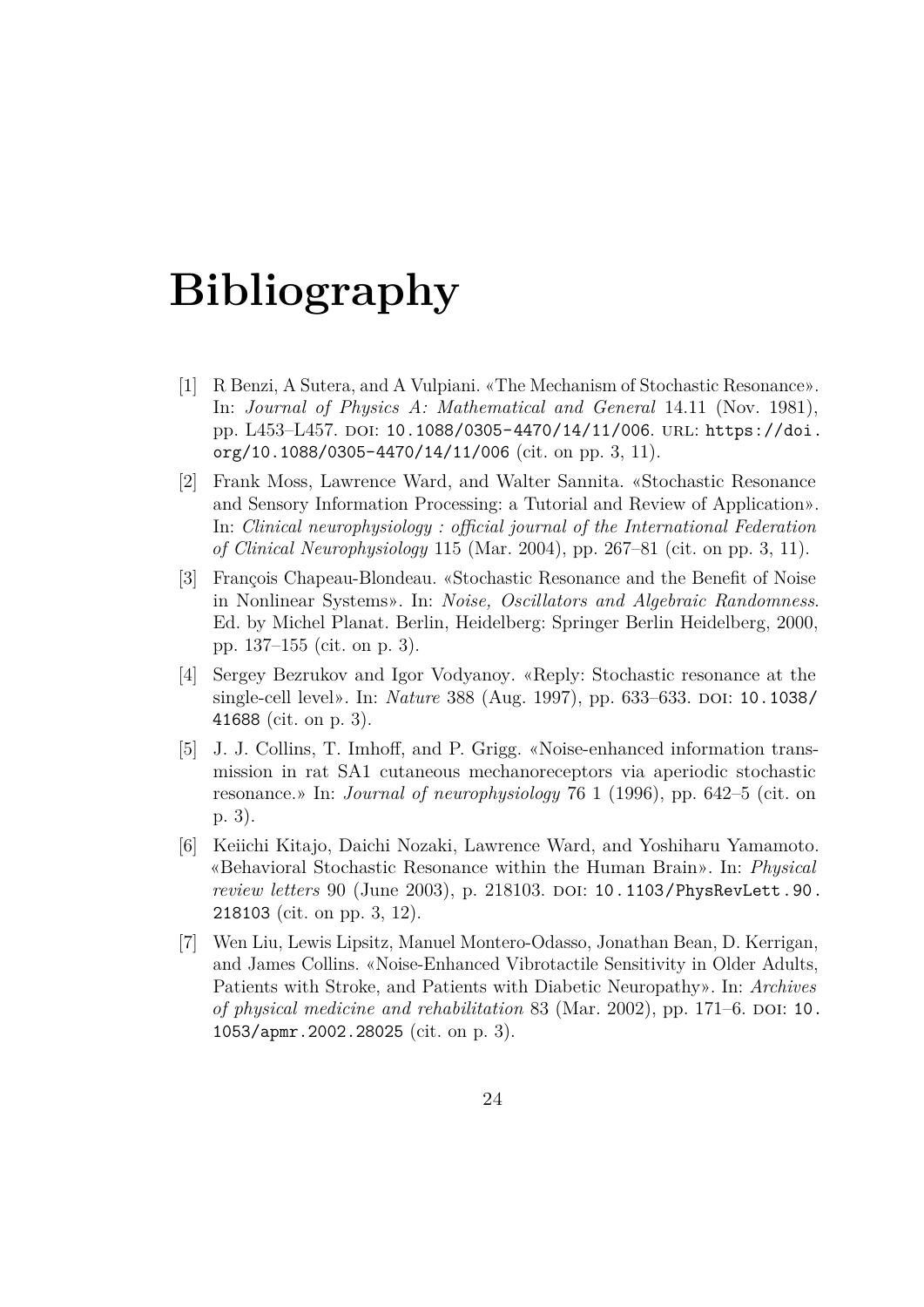- <span id="page-34-1"></span>[8] Lawrence Ward. «Is Stochastic Resonance Just an Epiphenomenon?» In: 665 (May 2003). DOI: [10.1063/1.1584878](https://doi.org/10.1063/1.1584878) (cit. on pp. [3,](#page-12-1) [12\)](#page-21-1).
- <span id="page-34-2"></span>[9] Kim Blackwell. «The Effect of White and Filtered Noise on Contrast Detection Thresholds». In: *Vision research* 38 (Jan. 1998), pp. 267–80. DOI: [10.1016/](https://doi.org/10.1016/S0042-6989(97)00130-2) [S0042-6989\(97\)00130-2](https://doi.org/10.1016/S0042-6989(97)00130-2) (cit. on pp. [3,](#page-12-1) [15\)](#page-24-0).
- <span id="page-34-3"></span>[10] Yunfan Gong, Nestor Matthews, and Ning Qian. «Model for Stochastic-Resonance-Type Behavior in Sensory Perception». In: *Phys. Rev. E* 65 (3 Feb. 2002), p. 031904. poi: [10.1103/PhysRevE.65.031904](https://doi.org/10.1103/PhysRevE.65.031904). URL: [https:](https://link.aps.org/doi/10.1103/PhysRevE.65.031904) [//link.aps.org/doi/10.1103/PhysRevE.65.031904](https://link.aps.org/doi/10.1103/PhysRevE.65.031904) (cit. on p. [3\)](#page-12-1).
- <span id="page-34-4"></span>[11] Claudio Perez, Theodore Cohn, Leonel Medina, and José Donoso. «Coincidence-Enhanced Stochastic Resonance: Experimental Evidence Challenges the Psychophysical Theory Behind Stochastic Resonance». In: *Neuroscience letters* 424 (Sept. 2007), pp. 31–5. doi: [10.1016/j.neulet.2007.07.014](https://doi.org/10.1016/j.neulet.2007.07.014) (cit. on pp. [3,](#page-12-1) [15\)](#page-24-0).
- <span id="page-34-5"></span>[12] D.M. Green and J.A. Swets. *Signal Detection Theory and Psychophysics*. Wiley, 1966. ISBN: 9780471324201. URL: [https://books.google.de/books?](https://books.google.de/books?id=Ykt9AAAAMAAJ) [id=Ykt9AAAAMAAJ](https://books.google.de/books?id=Ykt9AAAAMAAJ) (cit. on pp. [3,](#page-12-1) [4,](#page-13-1) [7\)](#page-16-1).
- <span id="page-34-6"></span>[13] Jakob Tougaard. «Signal detection theory, detectability and stochastic resonance effects». In: *Biological cybernetics* 87 (Sept. 2002), pp. 79–90. DOI: [10.1007/s00422-002-0327-0](https://doi.org/10.1007/s00422-002-0327-0) (cit. on p. [4\)](#page-13-1).
- <span id="page-34-7"></span>[14] George A. Gescheider. *Psychophysics: The Fundamentals*. 3rd ed. Psychology Press, 1997. isbn: 080582281X,9780805822816 (cit. on p. [4\)](#page-13-1).
- <span id="page-34-8"></span>[15] Peter Newman (eds.) John Eatwell Murray Milgate. *Game Theory*. 1st ed. The New Palgrave. Palgrave Macmillan UK, 1989. isbn: 978-0-333-49537- 7,978-1-349-20181-5 (cit. on p. [5\)](#page-14-1).
- <span id="page-34-0"></span>[16] Philip Higham and Michelle Arnold. «Beyond reliability and validity: The role of metacognition in psychological testing». In: Mar. 2007, pp. 139–162 (cit. on p. [6\)](#page-15-1).
- <span id="page-34-9"></span>[17] David Pascucci, Giovanni Mancuso, Elisa Santandrea, Chiara Della Libera, Gijs Plomp, and Leonardo Chelazzi. «Laws of concatenated perception: Vision goes for novelty, decisions for perseverance». In: *PLOS Biology* 17 (Mar. 2019), pp.  $1-42$ . DOI: [10.1371/journal.pbio.3000144](https://doi.org/10.1371/journal.pbio.3000144) (cit. on p. [8\)](#page-17-1).
- <span id="page-34-10"></span>[18] Luca Gammaitoni, Peter Hanggi, Peter Jung, and Fabio Marchesoni. «Stochastic Resonance». In: *Reviews of Modern Physics* 70 (Mar. 1999). DOI: [10.1103/](https://doi.org/10.1103/RevModPhys.70.223) [RevModPhys.70.223](https://doi.org/10.1103/RevModPhys.70.223) (cit. on p. [11\)](#page-20-1).
- <span id="page-34-11"></span>[19] Jose Vilar, Gabriel Gomila, and J. Rubi. «Stochastic Resonance in Noisy Nondynamical Systems». In: *Physical Review Letters* 81 (July 1997), pp. 14– 17. DOI: [10.1103/PhysRevLett.81.14](https://doi.org/10.1103/PhysRevLett.81.14) (cit. on p. [11\)](#page-20-1).